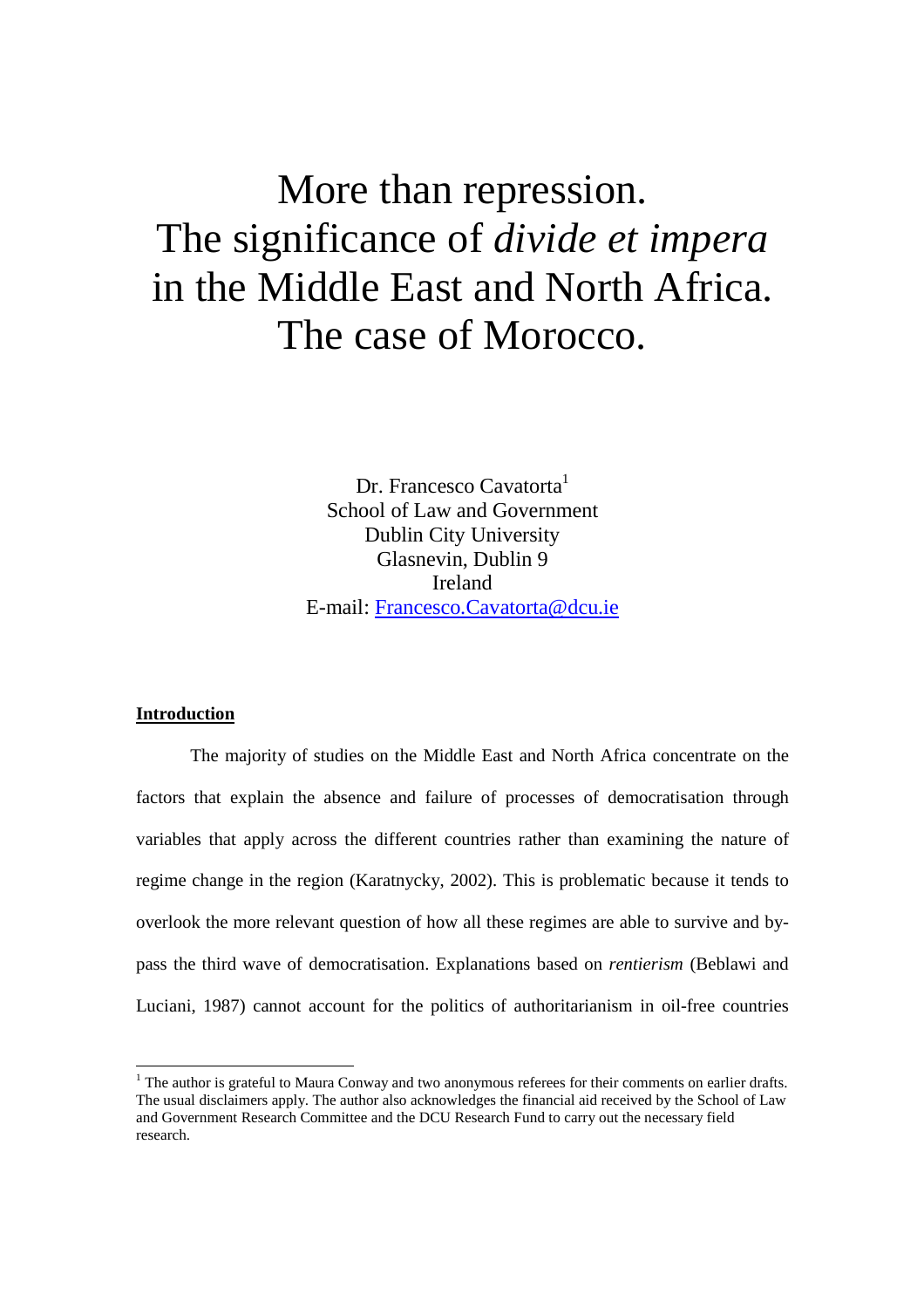such as Morocco and Tunisia. Also, the support of the international community for Arab dictators (Ghalioun, 2004) cannot explain the survival of authoritarianism in states such as Syria and Iran. Finally, explanations based on Islam and Arab political culture (Lewis, 2002) have proven very weak when tested (Stepan and Robertson, 2003).

Thus, for an explanation that might be more satisfactory and applicable in a comparative context, scholars have begun to analyse in more detail the strategies and instruments of survival that incumbent authoritarian regimes have put in place (Brownlee 2002a, 2002b). By far the most popular variable used to explain the 'endurance' of authoritarian rule in the region has been the strength of the 'coercive apparatus' available to the incumbents. Eva Bellin (2004, p. 140) suggests for example that 'the solution to the puzzle of Middle Eastern and North African exceptionalism lies […] in present conditions that foster robust authoritarianism, specifically a robust coercive apparatus in these states.' The ability of the ruling elites to set up a security apparatus that is both reliable and effective is due to a number of domestic and international factors ranging from fiscal health to external support. There are significant policy repercussions that stem from this analysis. In particular, the democratising strategies of international actors are unable to take into account the complex web of complicities that incumbents have put in place to gain domestic legitimacy, leading, as the Iraqi case demonstrates, to facile assumptions about regime change once the repressive actor is taken out of the equation.

While there is very little doubt that the robustness of the coercive apparatus is a significant factor in the persistence of authoritarianism, this explanation suffers from a number of theoretical and practical shortcomings. This paper, building on the work of Dawisha and Zartman (1988) and Lust-Okar (2004) attempts to address these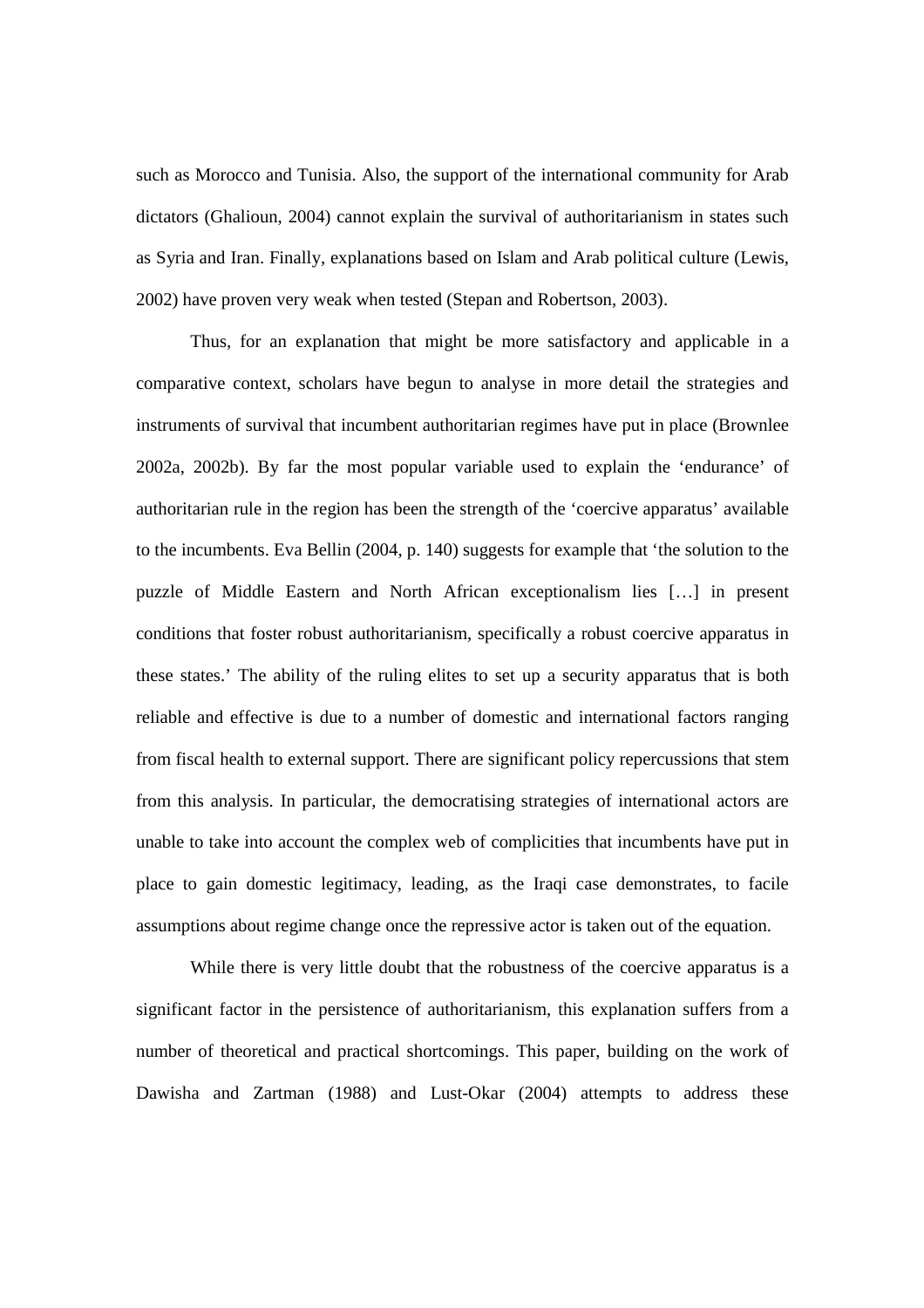shortcomings by focusing on a specific aspect of these regimes' survival: the ability to 'divide and conquer' the opposition by pitting opposition movements against each other without resorting to coercion. Rather, co-optation of and selective rewards for sectors of the opposition have been and still are frequently utilised to consolidate authoritarian rule and fend off demands for democratic reforms. The contention of this study is that coercion alone cannot explain the endurance of authoritarianism and that regime survival depends to a significant degree on effective legitimacy. As argued by Albrecht and Schlumberger (2004): 'blunt repression alone [cannot] account for the fact that no single Arab democracy has developed when all other world regions experienced democratic transitions.' Within this context, the strategy of *divide et impera* does not solely apply to established political opposition (i.e. political parties), but has also invested the sphere of civil society (Albrecht, 2005; Sardamov, 2005; and Carapico, 2002). This has led some to question the theoretical validity of civil society as a pre-requisite for democratisation (Berman, 2003) and the policy-making effectiveness of funding civil society activism to provoke democratisation (Hawthorne, 2004). This paper explores the validity of the assumption that the same strategy applied in the past to neutralise the potential opposition of political parties is being utilised today with respect to civil society actors with the same degree of effectiveness and it contributes to strengthen the case for a better understanding of how authoritarian regimes in the Middle East and North Africa operate to guarantee their survival. This is an important aspect of politics in the region and an understanding of how civil society activism can be hijacked by the regime provides interesting lessons for both academics and policy-makers involved in the promotion of such activism as the way to democracy. The regime and all the different opposition actors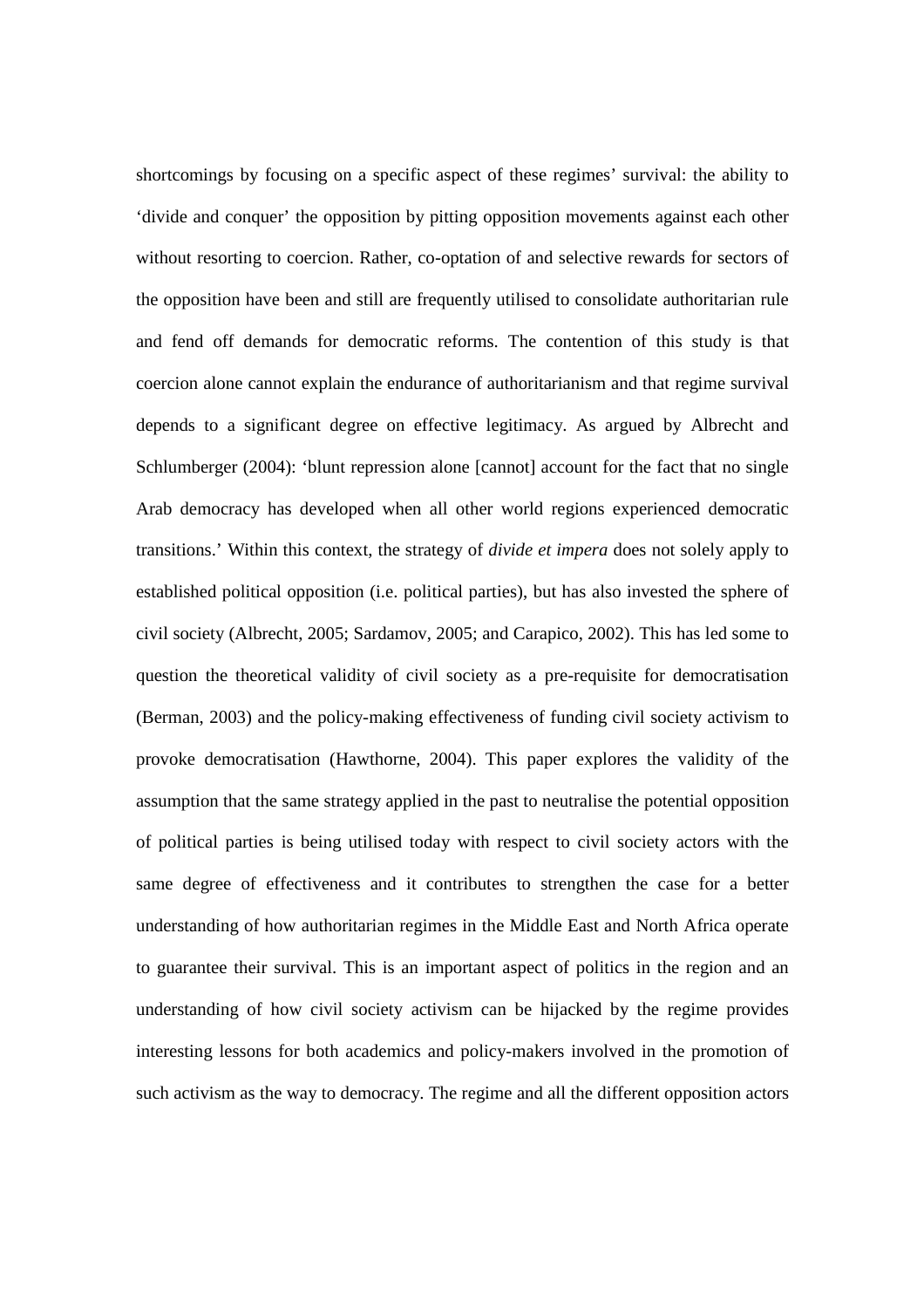struggle to control the space civil society provides and the novelty of this analysis resides in the teasing out of how this struggle is occurring in the Moroccan context.

This study concentrates on the case of Morocco because the country has belonged almost since independence to the category of 'liberalised autocracies' (Brumberg, 2003), where the ruler has been consistently able to divide the opposition and pit some movements against others in order to retain full control over the political system by formally subscribing to some form of political pluralism. In addition, Morocco has witnessed a massive surge in the number of civil society actors and an impressive growth of civic activism since Mohammed VI came to power, which, in theory, should bode well for the democratisation of the country (Vermeren, 2004).

Single case studies inevitably suffer from inherent weaknesses when it comes to generalise the findings, particularly because Morocco may simply represent one type of authoritarianism. However, the explanatory power of the argument is still present due to the broad similarities that many countries in the region share in terms of civil society growth, strength of Islamism, perceived rulers' illegitimacy and degree of economic and social problems.

#### **The endurance of authoritarianism: beyond coercion**

 As mentioned in the previous section, drawing from insights on studies of revolution, Eva Bellin (2004, p. 139) gives a rather powerful and quite convincing explanation for the robustness of authoritarianism in the region. She argues that 'authoritarianism has proven exceptionally robust in the Middle East and North Africa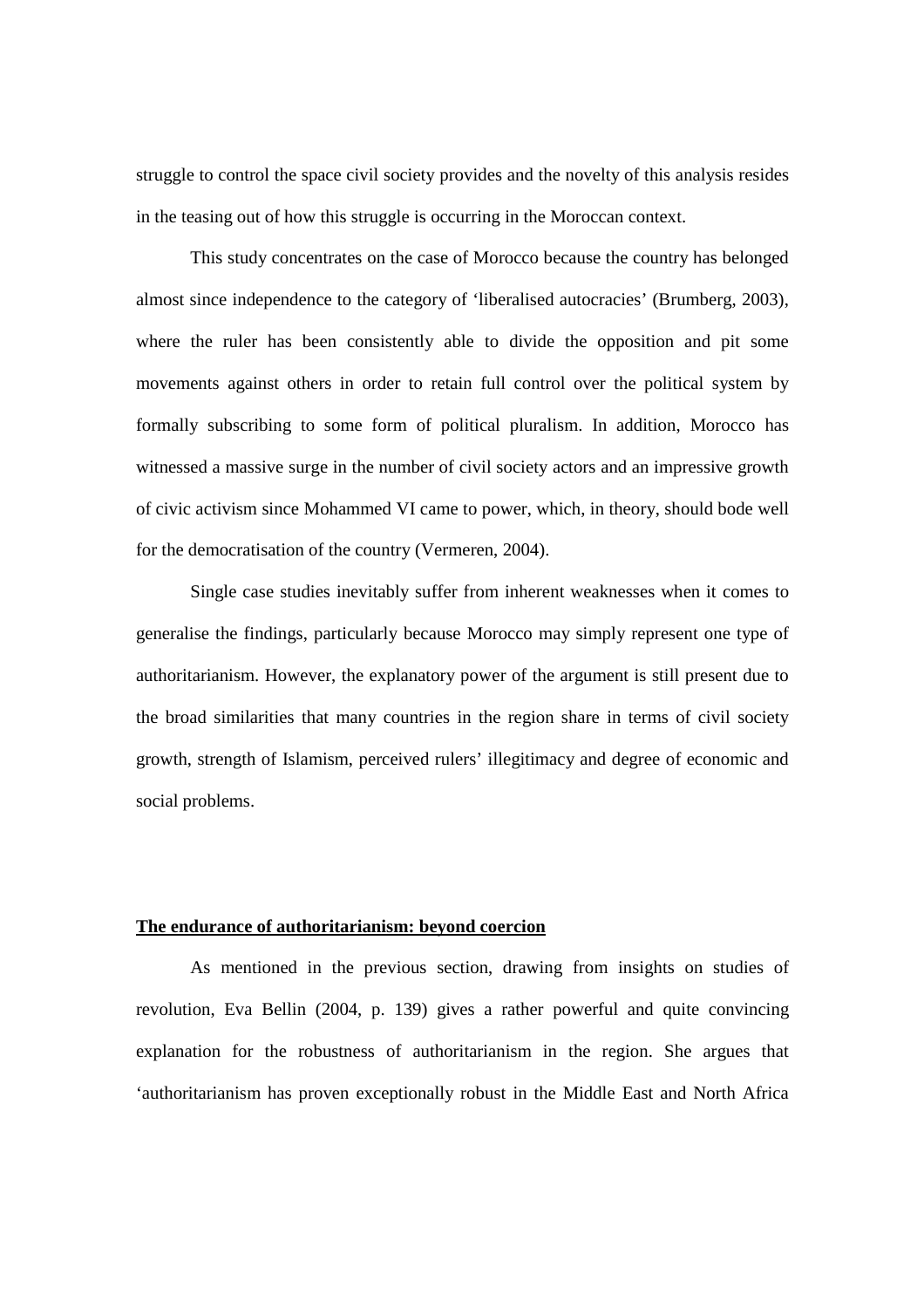because the coercive apparatus in many states has been exceptionally able and willing to crush reform initiatives from below.' Her study details the variables which have an impact on such robustness and she finds that in the Middle East and North Africa all the conditions are present that make authoritarianism both viable and effective in impeding democratic change. Bellin's contribution is particularly useful for two reasons. First of all, it shifts the attention away from what is considered the main opposition force in most countries: Islamist movements. There has in fact been a very strong tendency to concentrate on such movements and their ideology/actions to explain why the region has not yet gone through a process of democratisation. Thus, much work is produced attempting to figure out whether Islamist movements and parties can be considered democratic actors or anti-democratic ones and what the implications of such findings are. This has generated an endless and ultimately fruitless debate because it is quite difficult to *a priori* label any political movement as 'democratic' or 'anti-democratic' without an examination of the surrounding political and institutional arena. Brumberg (2002, p. 111) convincingly argues that 'the challenge is not to figure out whether Islamism is "essentially" democratic versus autocratic […]. Instead, it is to see whether this or that Islamist group is acting within an hegemonic political arena […] or else within a competitive […] arena.' Bellin's work thus has the merit of re-focusing attention on the authoritarian state, its resources and its means to secure its survival.

Secondly, Bellin's work highlights the very important issue of political violence as a means for current ruling elites to remain in power. This aspect is only rarely underlined, partly because this type of violence is less spectacular than what Islamist terrorists are associated with and partly because the perpetrators of state coercion quite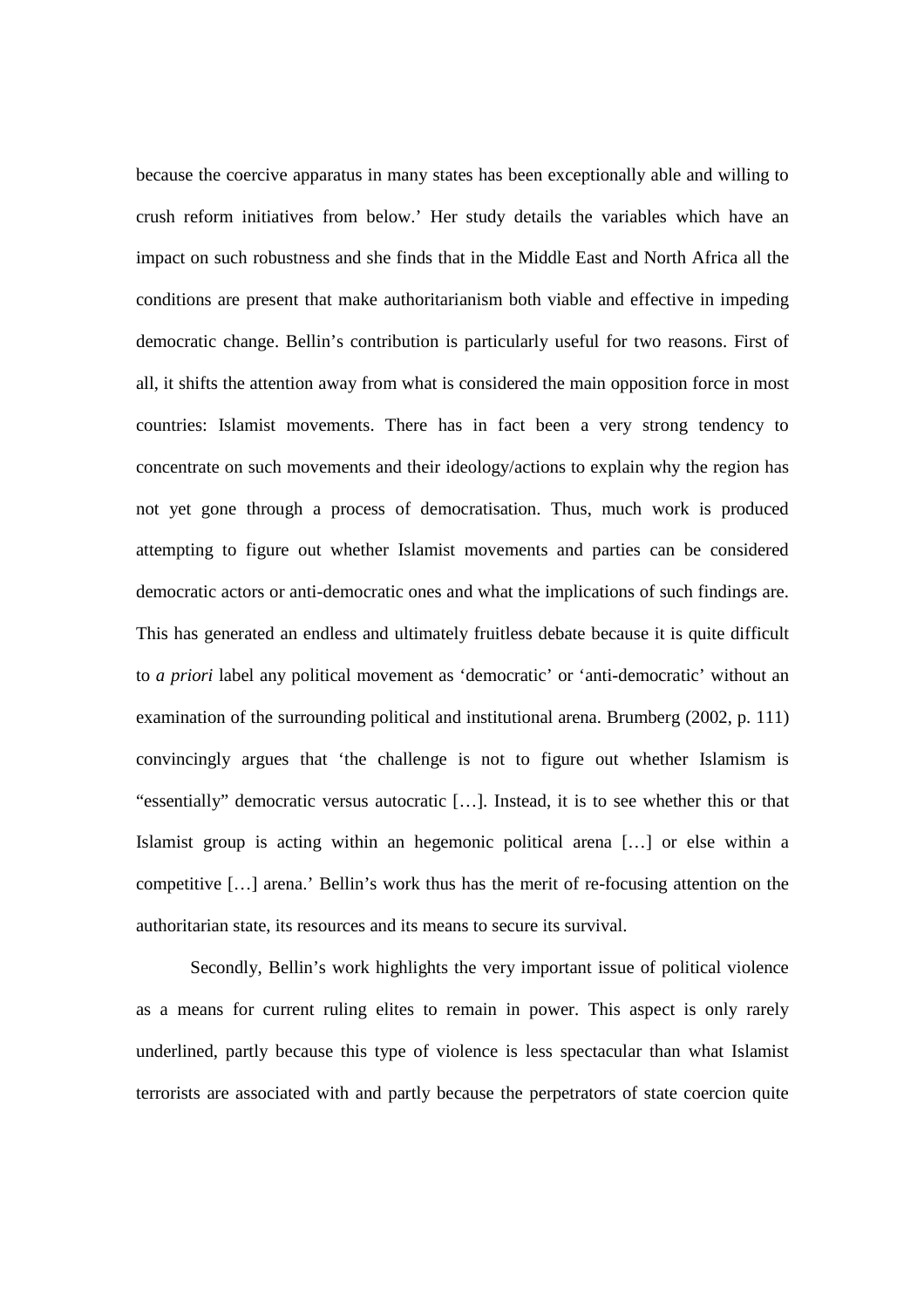often share a 'convergence of […] interests with Western strategies' (Ghalioun 2004, p. 128). The focus on violence and the use of coercive means contributes to better explain how opposition movements operate in such an environment.

Bellin (2002) has elsewhere given a more nuanced account of what she calls the coercive apparatus encompassing for instance the use of arbitrary legal procedures to silence opposition figures, but the focus is still on the latent threat of violence from the regime to enforce its will. Such a focus suffers nonetheless from a number of shortcomings and if we want to fully understand what explains the persistence and the efficacy of authoritarian rule we need to address them. The first problem is the methodological over-reliance on a single variable. Thus, the importance of the coercive ability of the state and the extensive penetration of the security services in Middle Eastern societies should not be overestimated. While it is true, as Bellin points out, that these states spend substantial amounts of money to build up their security apparatus and that they exercise varying degrees of repression in order to counter domestic demands for reform, this cannot account for survival on its own. All authoritarian states need some legitimacy on the part of some sectors of society if they want to last, as pure coercion does not seem to be effective over a long period of time. According to Albrecht and Schlumberger (2004, p. 373), 'the search for some form of legitimacy must be at the core of every regime-survival strategy in non-democratic societies.'

 The second problem with the explanation that Bellin presents is the lack of evidence demonstrating how this coercive apparatus works and operates so efficiently within society. By simply arguing that it is robust and efficient, we have the impression that we are dealing with societies where there is a high degree of continuous violence.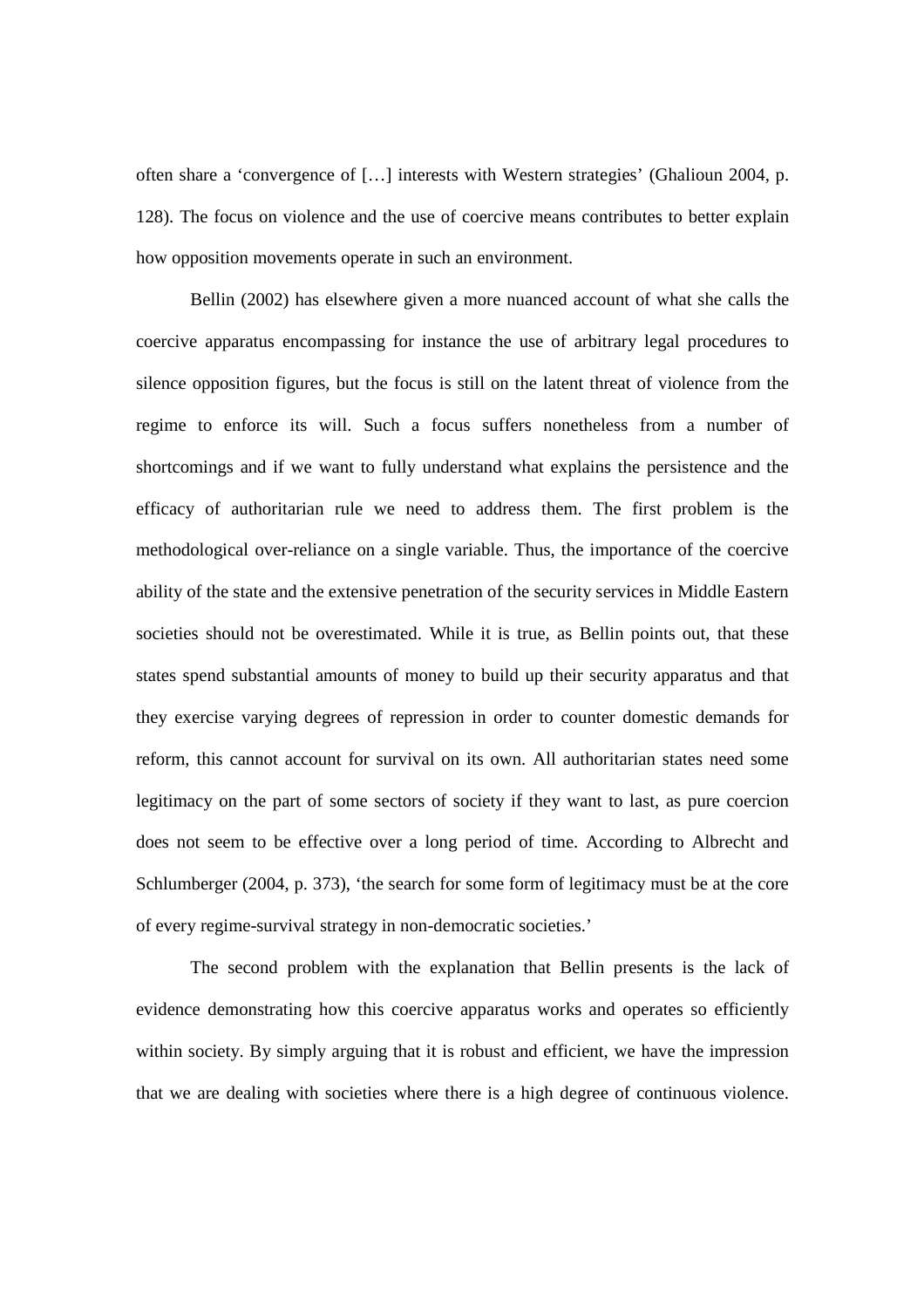While this has been the case in Algeria since the cancellation of legislative elections in January 1992, this is the exception rather than the rule and other countries in the region have at most only gone through sporadic periods of low-intensity conflict (for instance Syria in the early 1980s and Egypt in the early 1980s and mid 1990s) or have known very little widespread violence (such as Jordan or Morocco). Thus, the main characteristics of the coercive apparatus seem to be harassment and punishment of individuals or small groups of opposition militants rather than the absolute control exercised by the security forces. The existence of an active civil society is for instance an indicator of the presence of an autonomous space where ordinary people can structure their interactions free from state's interference (Cavatorta, 2006).

 Thirdly, Bellin's coercive apparatus seems to function because there is a very low level of political mobilisation in most of the MENA region and this gives the impression that we are dealing with very static and apathetic societies. This may not actually be the case, as civil society activism demonstrates (Norton, 1996). This energy for change may not be transmitted through traditional channels such as political parties and openly political associations, but this specific case of low-level mobilisation does not mean that other avenues to express opposition do not exist. For instance, political mobilisation can take the form of improving one's behaviour to become a better Muslim (for members of very active Islamist associations) or through active community work with the objective of educating citizens or providing basic social services.

 Finally, there seems to be a failure on Bellin's part to conceive of coercion only as the method of last resort for ensuring the continuation of authoritarian rule. The use of physical violence and widespread intimidation are appropriate responses only when the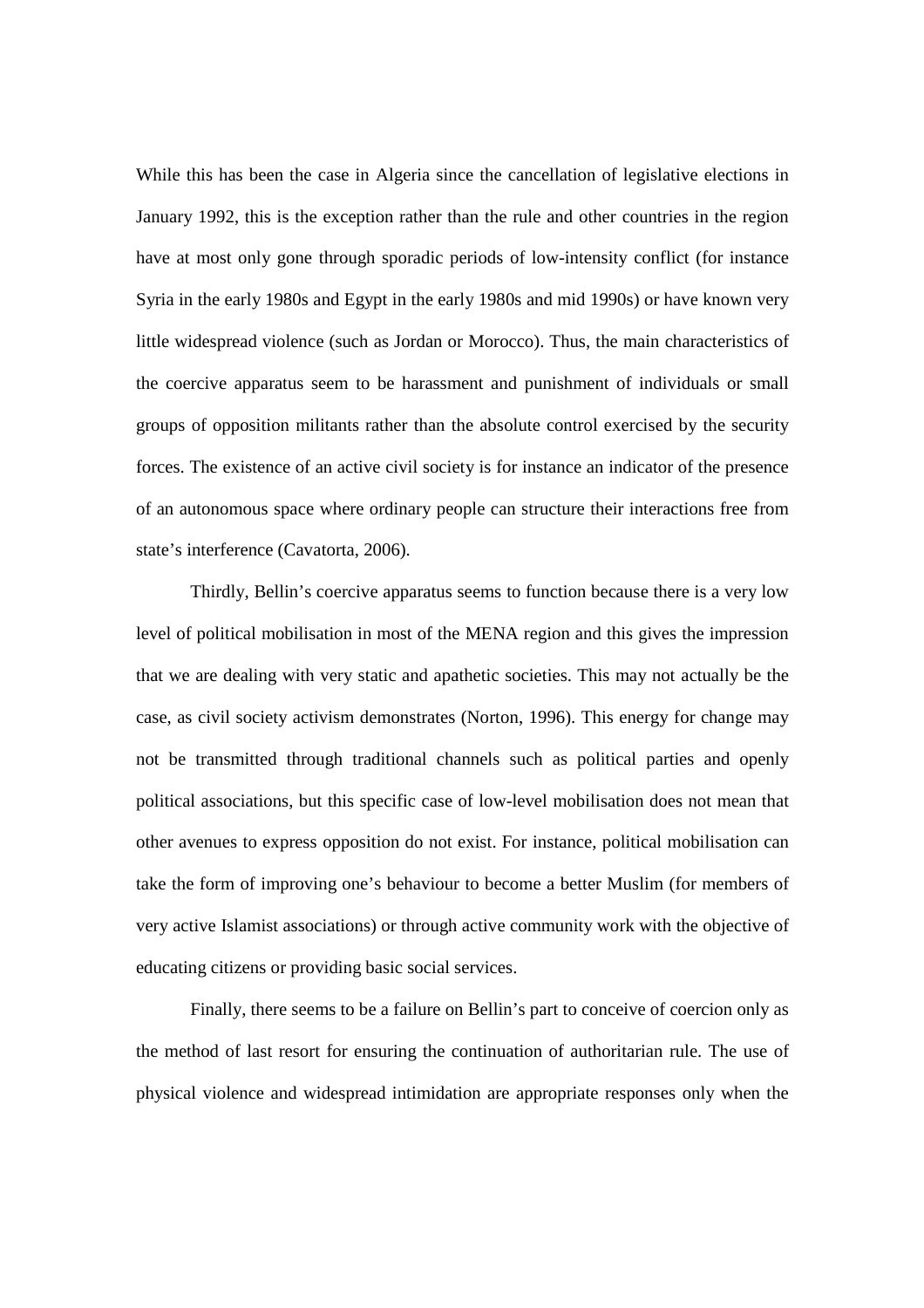very survival of the regime is threatened to the core, as it was in Algeria in 1991, and might not be the most rational response at all times. This is increasingly true in the current international environment, where, despite a significant convergence of interests between most rulers in the region and Western countries, large scale human rights abuses, widespread violence and coercion are likely to have a very high international cost for the perpetrators in terms of international legitimacy.

Given these shortcomings, it is possible to see coercion as only part of the explanation for the persistence of authoritarianism. Such coercion is certainly present and functions as a very powerful threat for those who attempt to challenge the system, but it is possible to conceive of other strategies that authoritarian rulers employ to remain in power without resorting to coercive means. Thus, the strategy of co-optation and division of opponents to better control it should be analysed. The phenomenon of co-optation might actually be just as important as the use of coercion because it allows ruling elites to expand the base of their legitimacy while pre-empting true demands for reform. Political opponents, be they individuals or political parties, do not need to immediately be coerced into accepting the rules of the game, but can be cajoled into accepting positions of responsibility or can be given 'legislative' rewards on policies that they care about without undermining the system itself. There might in fact be a substantial degree of what might be termed 'voluntary co-optation' whereby groups and individuals are happy to be associated with the regime because such an association allows them to pursue their primary objectives. In this context co-optation becomes easier for the regime because there is a market for it. In the absence of strong political parties with an overarching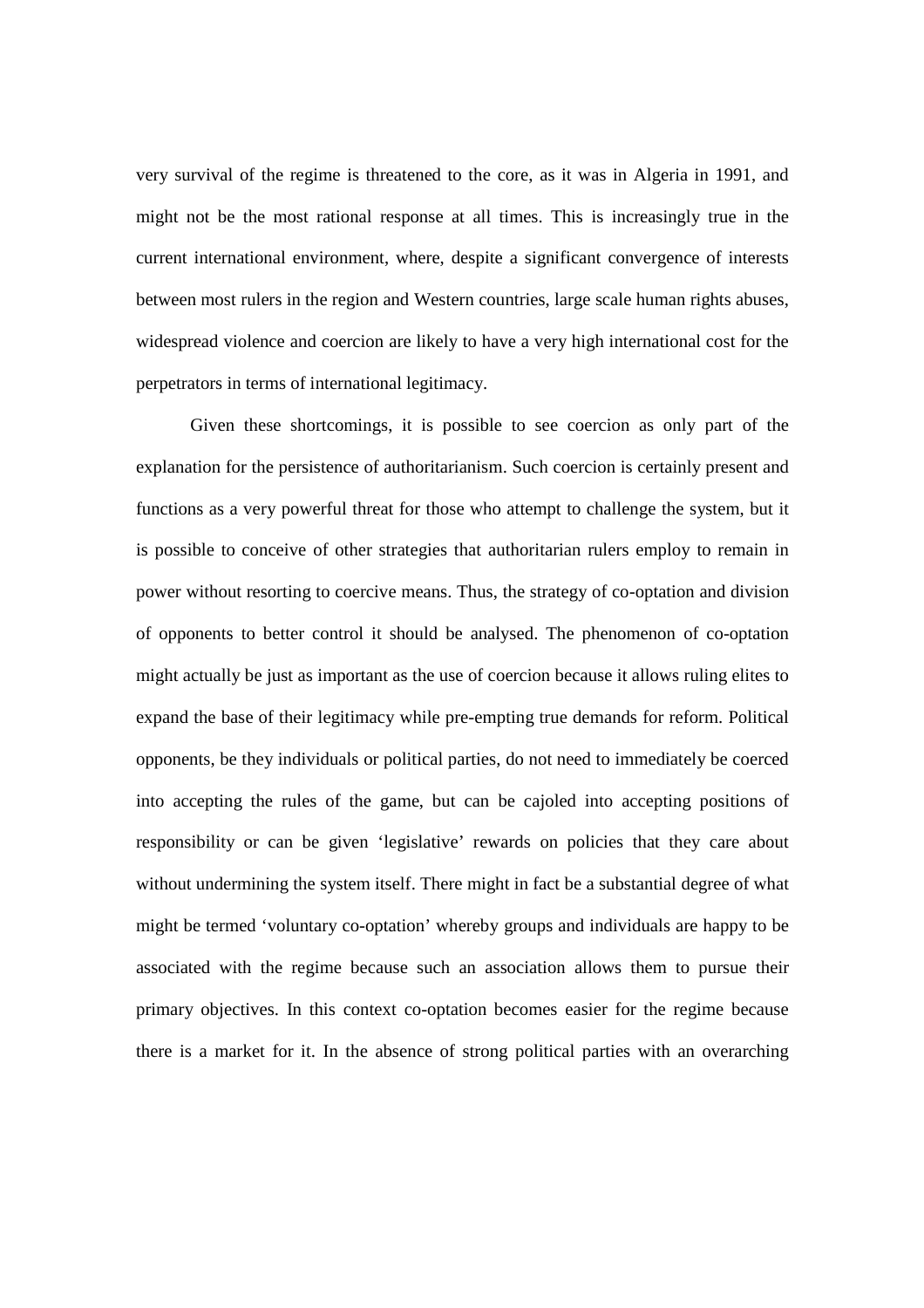project for reforming society, such a co-optation is much easier because, usually, civil society actors are driven by one-issue concerns.

It follows that what is true for political parties and individuals can also be true for other sectors of society, be they social classes or ethnic groups or religious minorities. Co-optation does not obviously equate with power sharing and it does not challenge the fundamentals of the political order because the real wielders of power remain in full control of the political agenda and of the state institutions. Successful co-optation relies on a number of inducements that can be activated to obtain the desired result ranging from privileges of an economic nature to ones of a legal nature to ones of a personal nature. For example, the literature on the *rentier state* explains quite convincingly how ruling elites use external rents, where available, to buy off certain sectors of society by setting up a system of crony capitalism which makes members of the business elites, traditionally seen as a pro-democratisation class, a pillar of the authoritarian regime (Beblawi and Luciani, 1987).

Given the considerable economic and social problems that most of the Arab world experiences and given the extent to which current regimes are under pressure to reform, the co-optation variable explains better than the coercion variable why such societies are not in constant violent turmoil.

There is in fact a very long history of co-optation in the region, whereby certain sectors of society are awarded privileges in exchange for support or at least tacit assent to authoritarian rule. This stems from the fact that, far from being the unitary societies they purport to be, Arab states are not harmonious and are characterised by cross-cutting linguistic, ethnic, religious and class cleavages (Sadiki, 2002). In such a context, it is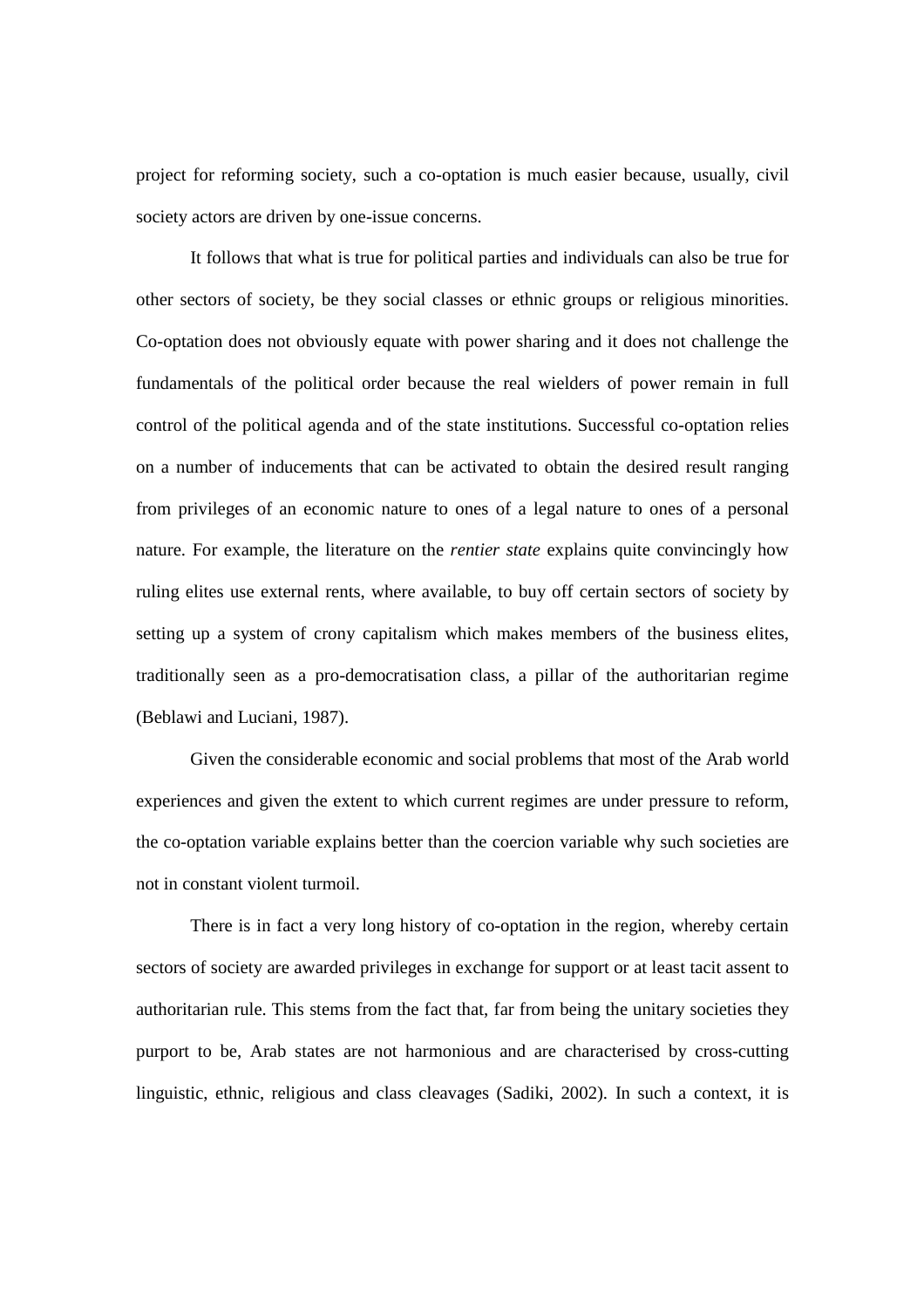possible for authoritarian rulers to utilise these cleavages in such a fashion as to make cooptation the primary strategy. It follows that for co-optation to function, a degree of 'coercion' is certainly required, but repression is not the primary method for strengthening one's authoritarian position: positive inducements and rewards can be just as effective. In addition, a degree of voluntary co-optation certainly exists.

One very important aspect that needs further analysis is the role that the method of *divide et impera* plays within the larger mechanism of co-optation. Rulers in the MENA region have often experienced a rather high degree of opposition from different quarters since the major crises of legitimacy that began towards the end of the 1960s. At that time, and throughout the 1970s, the challenge coming from the revolutionary Marxist left was not simply defeated through massive repression, but was countered as well by letting the other major opposition movement (the Islamists) have more freedom of action and rewarding them with legislative changes that fit their agenda, as the conservative revision of the Family Code in Algeria in the mid 1980s shows. Given the very deep ideological antipathy that existed between Marxists and Islamists, a very powerful rivalry developed between the two movements, allowing the authoritarian ruler to exploit such divisions to consolidate his power by playing the *super-partes* arbiter. In Egypt, Sadat 'attempted to win the support of religious groups by lightening up restrictions on their political activity' (Al Zayyat 2004, p. xvii) in order to counter the leftist challenge to his economic and international policies.

 This manipulative tradition has successfully worked in more recent times in reverse, where secular and leftist groups have quite willingly tended to gravitate around the authoritarian leaders for fear of Islamism. This has permitted the ruling elites to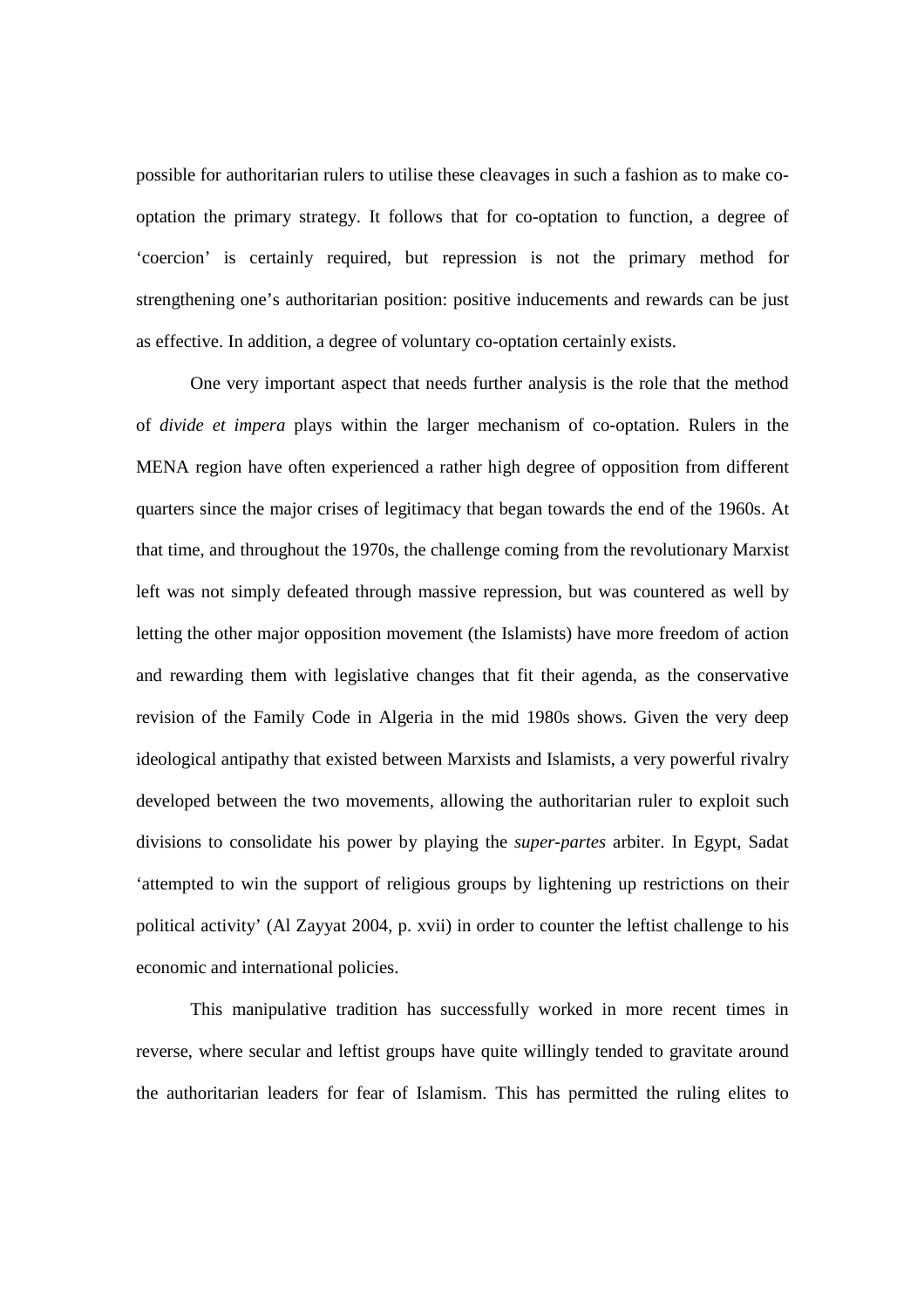survive almost unscathed the third wave of democratisation. Given that the Islamists have played the role of most significant opposition in the vast majority of the countries in the region over the last three decades, it has been quite easy for current rulers to rely on the strategy of *divide et impera*. Islamists movements and parties are feared not only by incumbents, but by other sectors of society as well, leading them to accept what is seen as the lesser of two evils: the incumbent. This is not only true for leftist and secular parties, but also for religious minorities (the Christians of Syria and Egypt) or for ethnic ones (the Kabyles of Algeria). What is worrisome for the spread of democracy in the region is that a large number of pro-democracy movements and pro-democracy intellectuals have been 'scared into' embracing a police state in order not to face the possibility of an Islamist electoral victory. The willingness to be co-opted and to lend some sort of 'reserved' legitimacy to the incumbents has not been the product of coercion, rather of perceived irreconcilable ideological differences with Islamist parties. The primary objective of resisting the expansion of Islamism leads to voluntary co-optation, as the telling case of the Algerian feminist Khalida Messaoudi demonstrates. The ability of incumbents to exploit the Islamist card has permitted them to present themselves as the saviours of democracy precisely because nationally and internationally respected figures and political movements endorsed their rule as the price to pay to keep the '*fachoislamistes*' out of power. Brumberg (2003, p. 111) convincingly argues that 'in the Middle East […] fear of Islamist victories has produced "autocracy with democrats", as key groups that might choose democracy, absent an Islamist threat, now actively support or at least tolerate autocrats.' The support given by numerous pro-democracy secular liberal intellectuals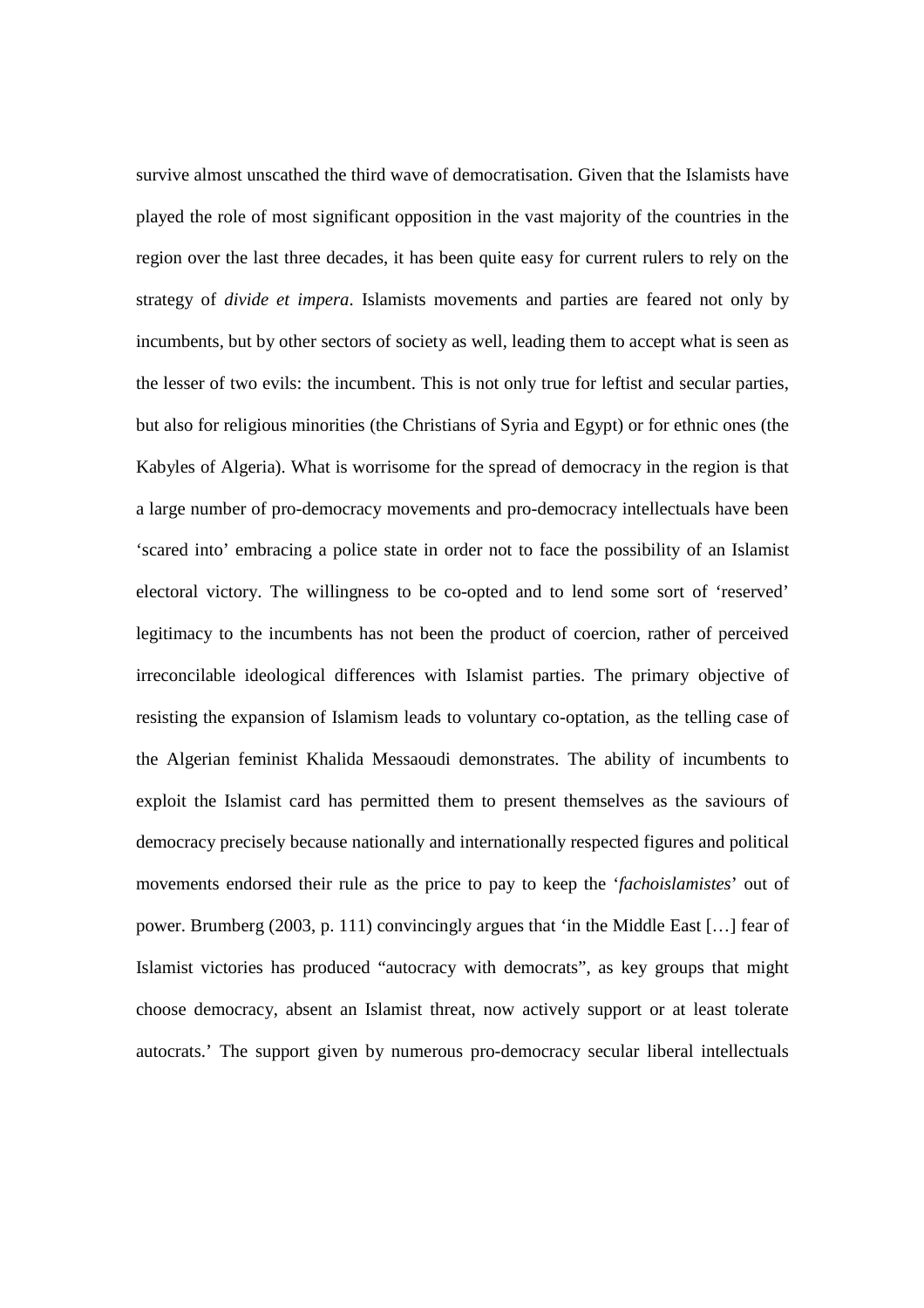and movements to the Algerian military for cancelling the 1992 elections through a military coup in order to avoid an Islamist victory is paradigmatic in this respect.

What has worked at the domestic level has also worked well on the international stage, where authoritarian incumbents have benefited from Western support partly because they keep presenting themselves as the only alternative to the 'uncivil forces' of Islamism. Thus, Zakaria (2004, p. 2) can argue that 'the Arab rulers of the Middle East are autocratic, corrupt, and heavy-handed. But they are still more liberal, tolerant, and pluralistic than those who would likely replace them.'

It therefore transpires that coercion is not the only explanatory variable that accounts for the persistence of authoritarianism in the MENA region. Incumbents have traditionally used a strategy of co-optation based on dividing and ruling the different opposition movements that challenged them. They performed this task over a number of decades and have been able to defeat the most important challenger of the time and remain in power. The reliance on such a strategy has paid off quite handsomely, as cooptation has never gone beyond what it is: a method to exclude significant political change in the long-term. The nature of the different regimes has changed over time because the incumbents shifted their base of support throughout the decades, but the real wielders of power have not truly relinquished it to any of the actors co-opted over time. In this process, the real losers have been democratic procedures. Thus, 'the resulting alliance between potential democrats and police states offers an inverted image of political reforms in Eastern Europe and the wider Third World' (Brumberg 2003, p. 111), hindering the development of democracy in the MENA region. It is not surprising that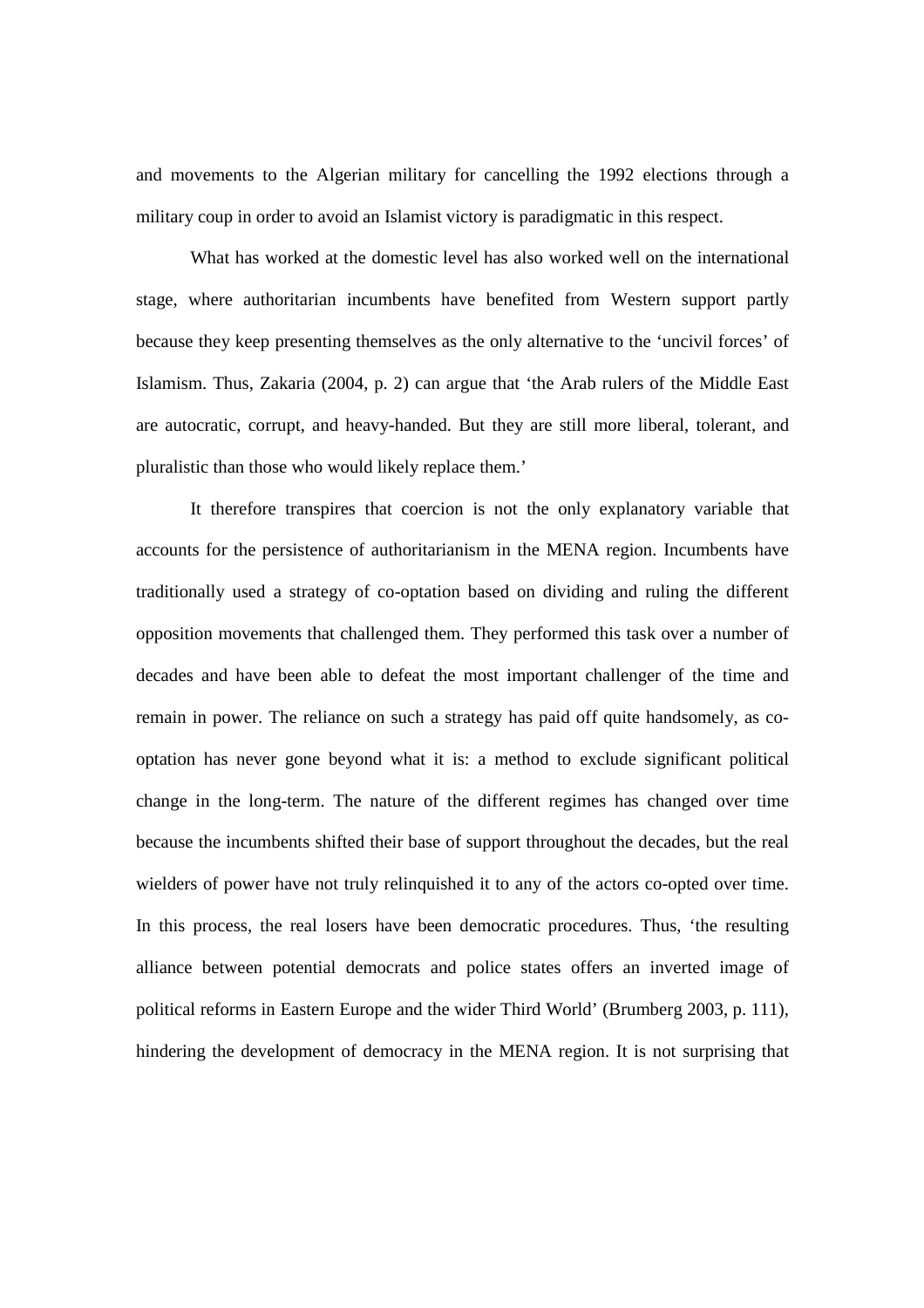today political parties in the Arab world are considered to be, at best, irrelevant and impotent.

#### **The Moroccan** *Makhzen*

 There is very little doubt that Morocco remains an authoritarian state and, in a recent interview, Moroccan constitutionalist Omar Bendorou (*Le Journal Hebdomadaire* April 2005, p. 28) confirmed that in light of the present constitution 'all power is really in the hands of the King,<sup> $1$ </sup> who is of course unelected. In spite of this, Morocco has always given the impression of embracing political pluralism. This means that the ruler permits some sort of political opposition, while retaining the last word on the most important issues affecting the country (Leveau, 1997). Thus, Morocco holds regular elections where competing parties are allowed to win seats in parliament, although the elected assembly does not have any substantial power. In addition, elections results are predetermined and they are designed to favour political parties that are either loyal or, at the very least, not hostile to the King (Morocco seems to have translated the concept of 'loyal opposition' into practice). This means that the government that is expression of such parties has very little room to manoeuvre because the King, according to the Constitution, has the power to appoint the most important ministers and chairs cabinet meetings (Willis 1999). His role and his position cannot be challenged also because the sovereign enjoys religious legitimacy as Commander of the faithful (*imarat al mouminine*), claiming to be a direct descendent of the Prophet Mohammed (Zeghal, 2005).

 Thus, Morocco has been, since its independence, a paradigmatic neo-patrimonial state where the King has been able to become the ultimate arbiter of decision-making by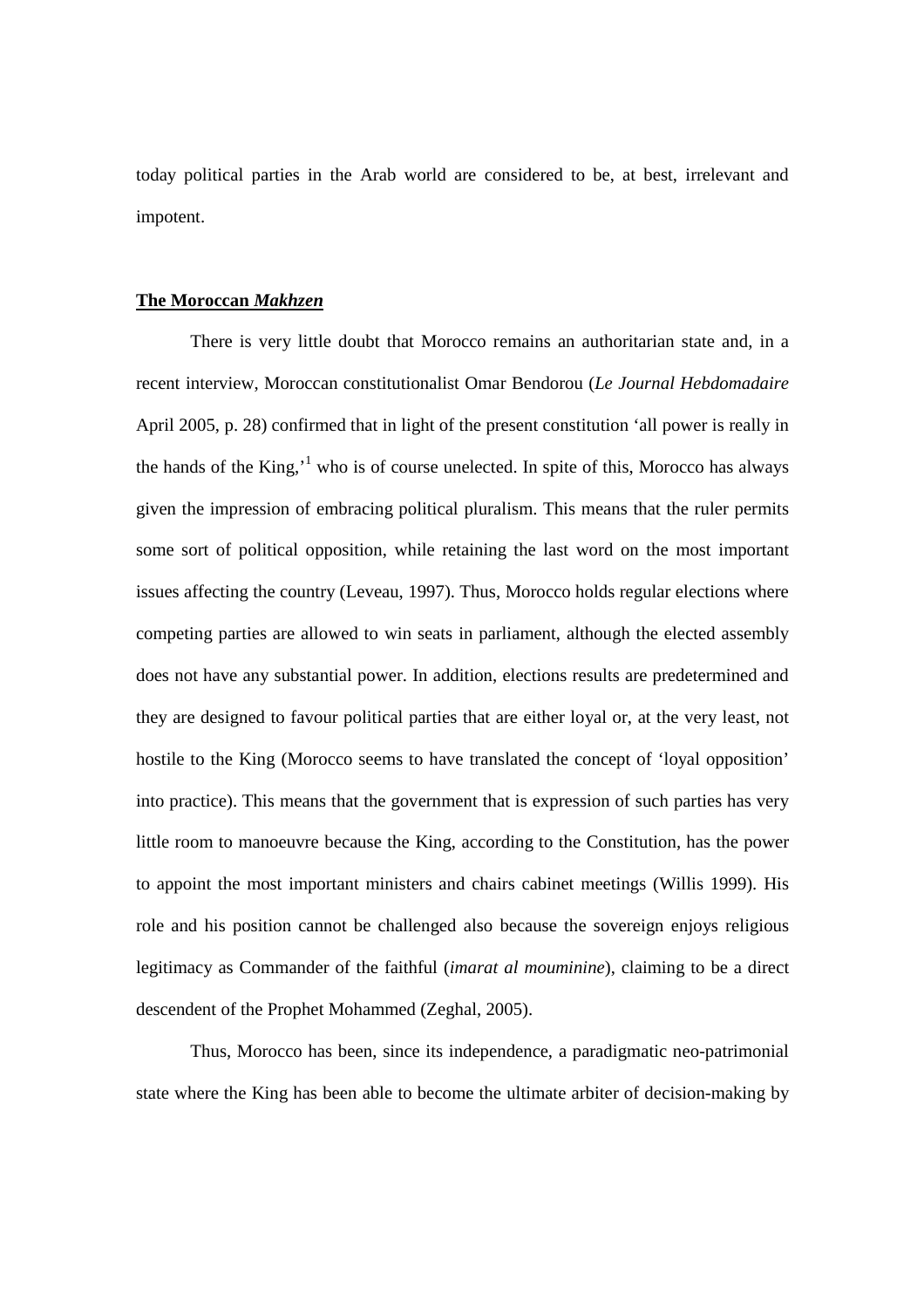utilising a mixture of coercion and co-optation. In fact, the emphasis on coercion as the primary instrument to remain in power does not fully explain the persistence of authoritarianism in the country. This does not mean that coercion has not been employed at times in a rather extensive manner to subdue recalcitrant opposition. Under Hassan II's reign, political opponents were physically eliminated, others languished in prison and social repression of dissent was widespread. Thus, a very heavy atmosphere characterised periods of post-independence political life in Morocco (Perrault 1990) and the country has been for a long time 'an authoritarian state that kept people in line by intimidation and abuse' (Howe 2001, p. 59).

 However, this was not the only method that Hassan II employed to consolidate his power. He was to give the impression of political pluralism precisely because over time he co-opted large sectors of the opposition, particularly political parties; a strategy already used by his predecessor Mohammed V. As Holden (2005, p. 23) argues, 'beyond the formal system, power ha[s] been exercised by the *Makhzen* (ruling elite centred around the throne) through patronage.' The true role of political parties in the Maghreb has been explained by Willis (2002, p. 4): 'rather than controlling the state, they themselves are controlled by the state.' In the case of Morocco there is much evidence to support the hypothesis that political parties function simply as providers of legitimacy for the incumbents and as avenues of control of popular attitudes. Since independence, the ruling sovereign has practised a strategy of '*divide et impera*' by, for instance, 'sponsoring the creation of a new party with the intention of undermining support for an existing political party' (Willis 2002, p. 4) perceived to be a threat. In addition, referring to the other North African states as well, Willis (2002, p. 4) argues that 'regimes interfere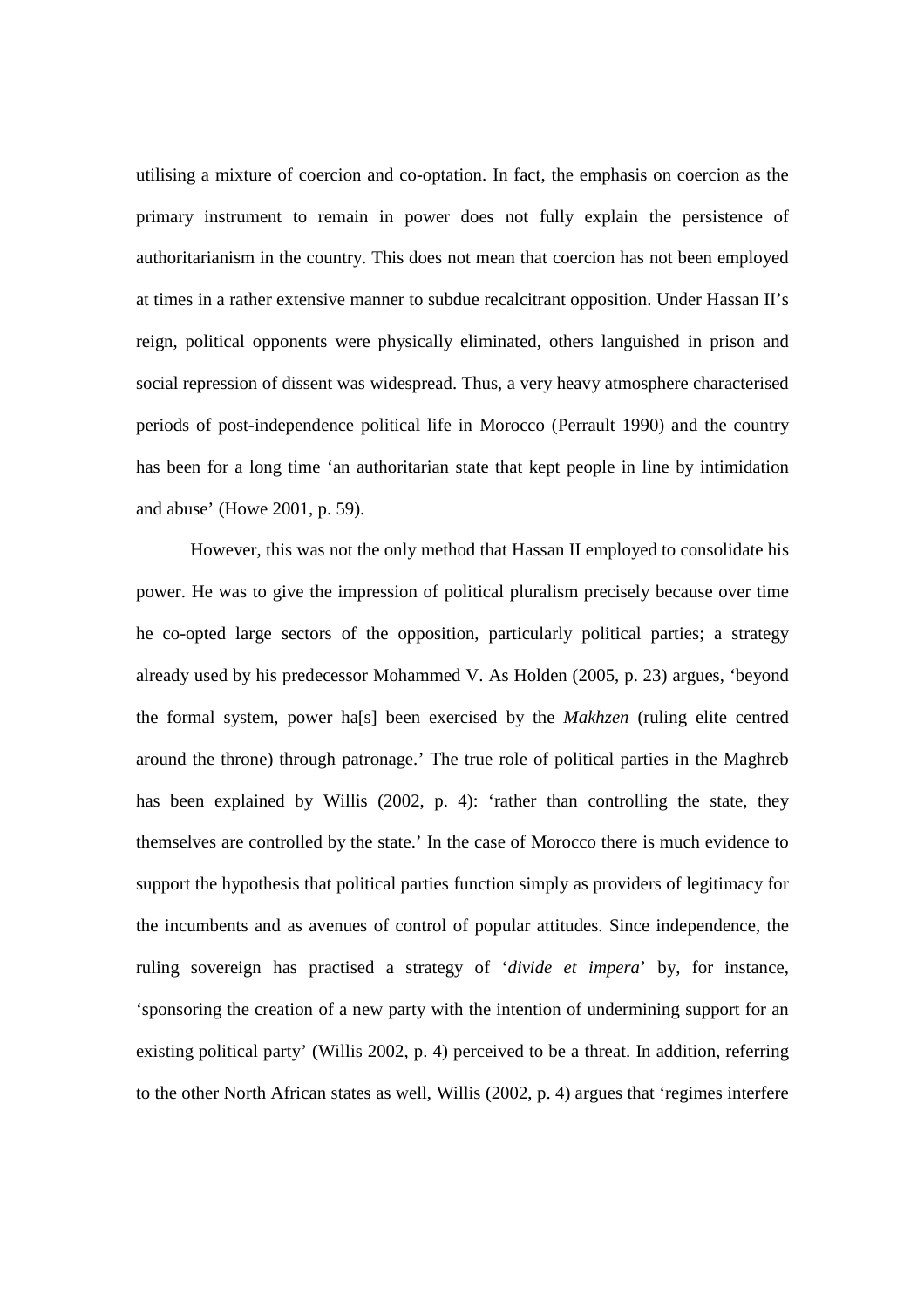in the internal affairs of individual parties by playing on existing divisions within them sponsoring rifts and splits' and guarantee important and well paid posts to opposition figures prising them away from the ranks of political parties.

This strategy has been a constant of the Moroccan political system. For example, much like in other countries in the Middle East and North Africa, the radical Marxist left posed a serious challenge to the throne in the 1960s and 1970s. The Socialist party and its leaders, the students' movements and sectors of the trade unions seriously contested the rule Hassan II exercised and posed a serious threat to the regime, but, through a mix of coercion and *divide et impera*, Hassan was able to contain the challenge. As part of the strategy of dividing the opposition, the King encouraged for instance the growth of Islamism to counter the growth of Marxism. Through his religious legitimacy, he permitted greater scope of action and political involvement to Islamist associations such as the *Al Islah Wa Attajdid* because it would contest the political space to the left. In the words of a former political prisoner, 'Islamism has grown considerably in Morocco, and this is also because it was encouraged to do so by King Hassan II to challenge the rise of the Marxist left. This had led to confrontations, for instance in schools, among Islamists and leftists' (interview with author, 2005). In this respect, Hassan II was able to put himself above these disputes and become the sole arbiter in a situation of social conflict. Again, a former dissident confirms: 'the King cannot be above the parties, he has to be the ultimate arbiter [of their disputes]. This is how Hassan conceived of his role' (interview with author, 2005). In a sense, permitting a degree of pluralism and therefore a confrontation of policies and ideas allows the Monarchy to be the ultimate decisionmaker because the different parties are unable to reach a compromise on a number of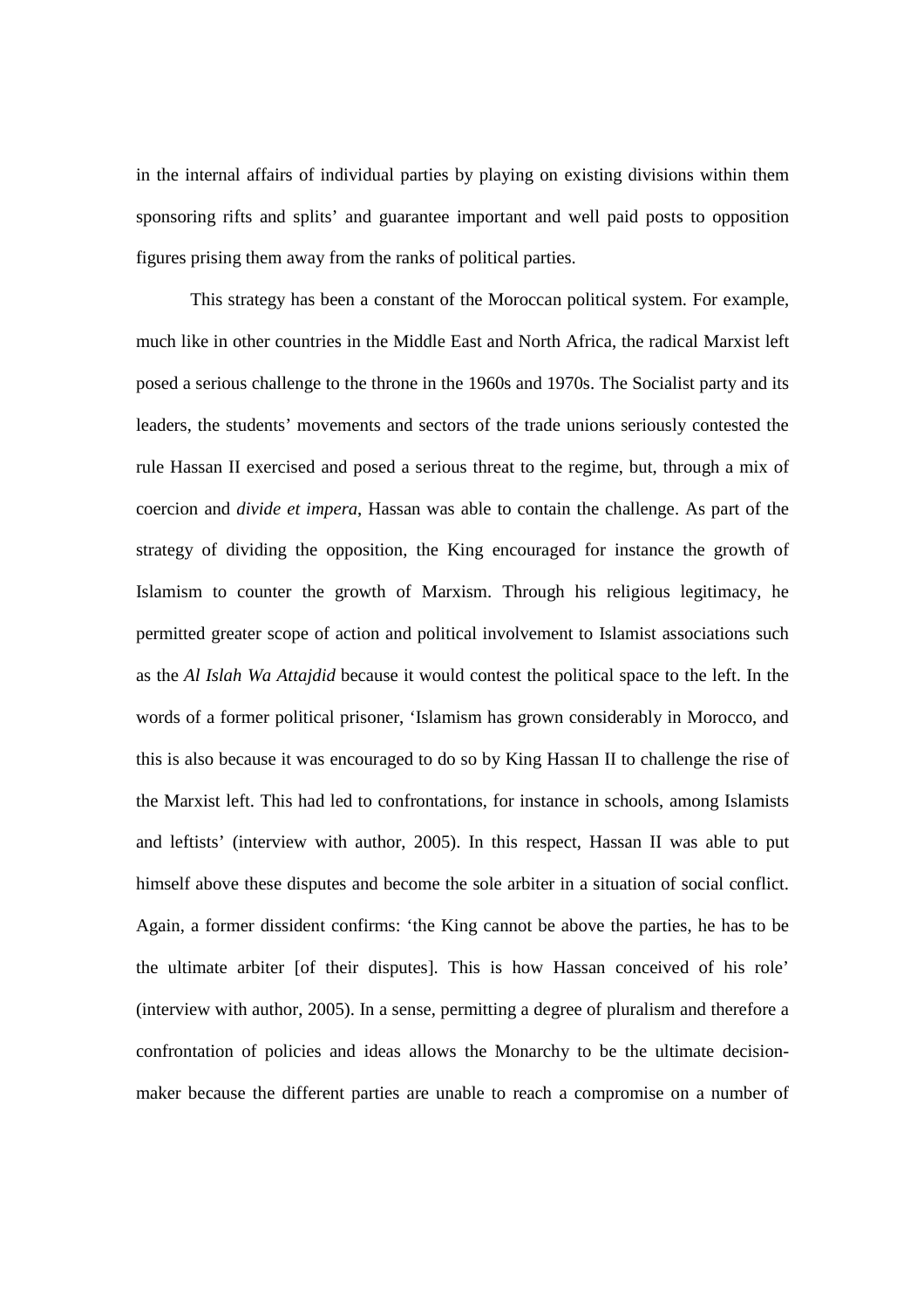issues due to their lack of control on the levers of power. The strategy paid off and was utilised again when the domestic threat changed from the Marxist left to political Islam.

Contrary to the expectations of some (Munson 1991), Islamism had become by the early 1990s the most significant ideological opposition to the King and it still represents its most significant challenge today. In particular, the *Jamiat al-Adl wal-Ihsan*  led by Sheikh Yassine is very vocal in its opposition to the authoritarianism of the monarchy.<sup>2</sup> Thus, in order to counter the Islamist threat, coercion was certainly used by Hassan II, as the imprisonment of Sheikh Yassine in the early 1970s demonstrates, but co-optation was also employed later on. In particular, the King in 1997 used the fear of the Islamist ideological and political project to entice the Socialist party into accepting what seemed an innovative political compromise: *l' alternance*, whereby the King promised that the Socialist party's leader would become the Prime Minister and have the opportunity to lead the country's government following free and fair elections.

This seemed to launch a democratising era in Morocco's political life, although the King maintained strict control over the most important departments and policies, leading to the powerlessness of the government and reinforcing the royal palace. Thus, the choice of the Socialist party to participate backfired on the party itself, as its experience in power discredited it even further with the electorate. At the same time, the King permitted the participation in the political system of a moderate Islamist formation, the PJD, with 'the expectation that it [would] undermine and attract support away from' (Willis 2002) the *Jamiat*. In turn, the *Jamiat* is quite critical of the PJD's decision to participate in what it sees as a 'worthless rigged game' (interview with the author, 2005).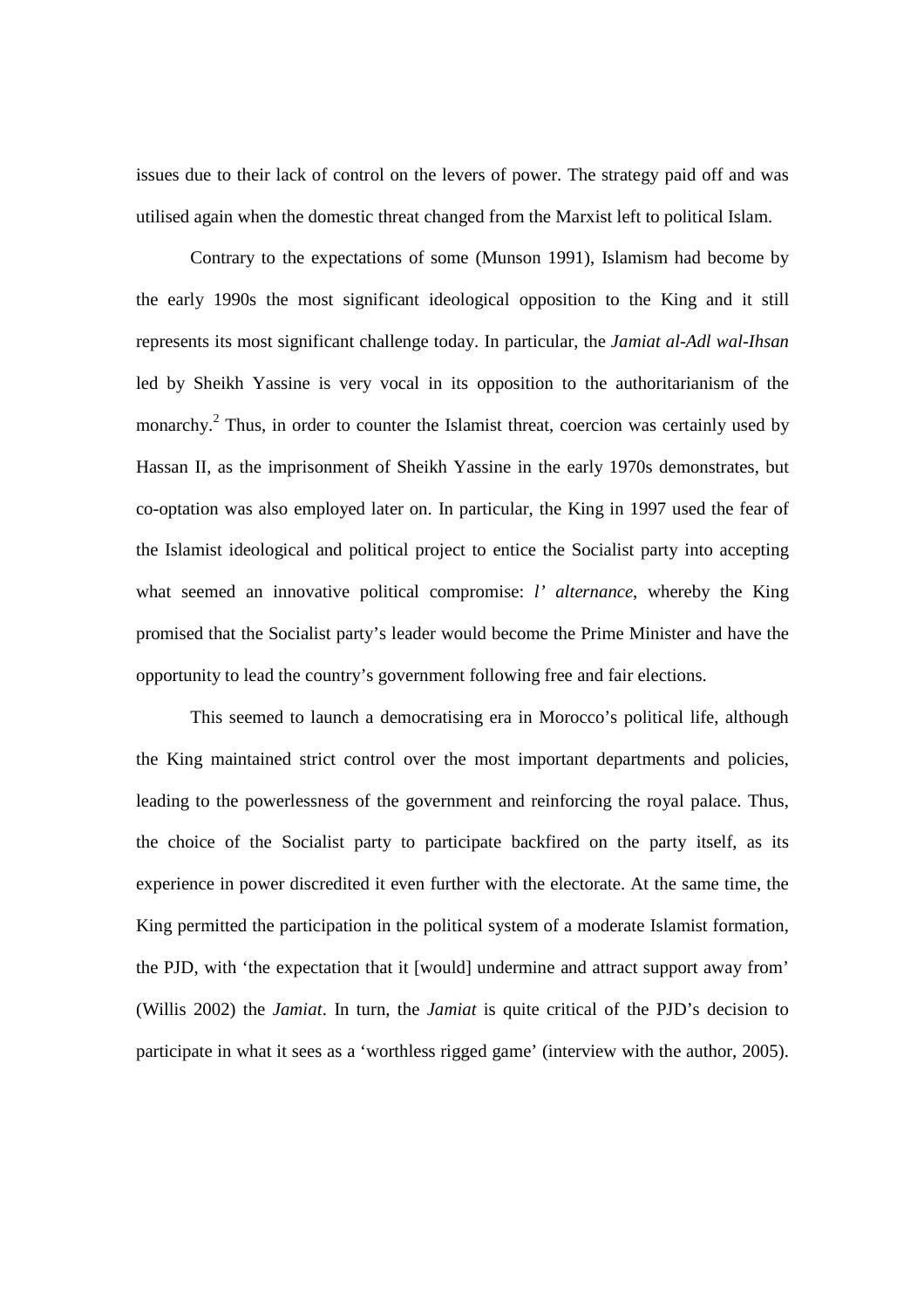From this emerges a much more complex picture than the one painted by those who argue that blunt coercion is the glue that keeps the political system together.

Morocco is a significant example of the mixed strategies incumbents utilise to remain in power and highlights how processes of supposed democratisation are under the strict control of the wielders of power.

King Hassan's death and the access to the throne of his son Mohammed VI in July 1999 seemed to usher in a new era of democratic reforms that would further liberalise society and the political system. There is no doubt that Mohammed VI has made a considerable amount of changes overt the last few years and that Morocco has become a far less repressive country. The new King initiated 'a dynamic of change' (*Le Journal Hebdomadaire* September 2005, p. 97) and while his liberalising record is, according to some (Vermeren 2005), mixed, a recent special issue of the magazine *Telquel* highlighted 100 reasons for Moroccans to be optimistic about their future. In the analysis of where Morocco stands today, the editors emphasised eighteen different political measures taken by the King that go in the direction of making Morocco a modern, more democratic society (*Tequel* 2005).<sup>3</sup> This change has not gone unnoticed by some dissidents and political opponents of Hassan II, who argue that under the new sovereign 'a lot of things have truly changed and that the pace of change has been good. Society in general is a lot freer. A lot of 'old faces' at the top have disappeared and have been replaced by educated young Moroccans who have the ability and the honesty that the previous generation did not have' (interview with author 2005). As another put it: 'the King has not been able to fully tackle economic underdevelopment, but the political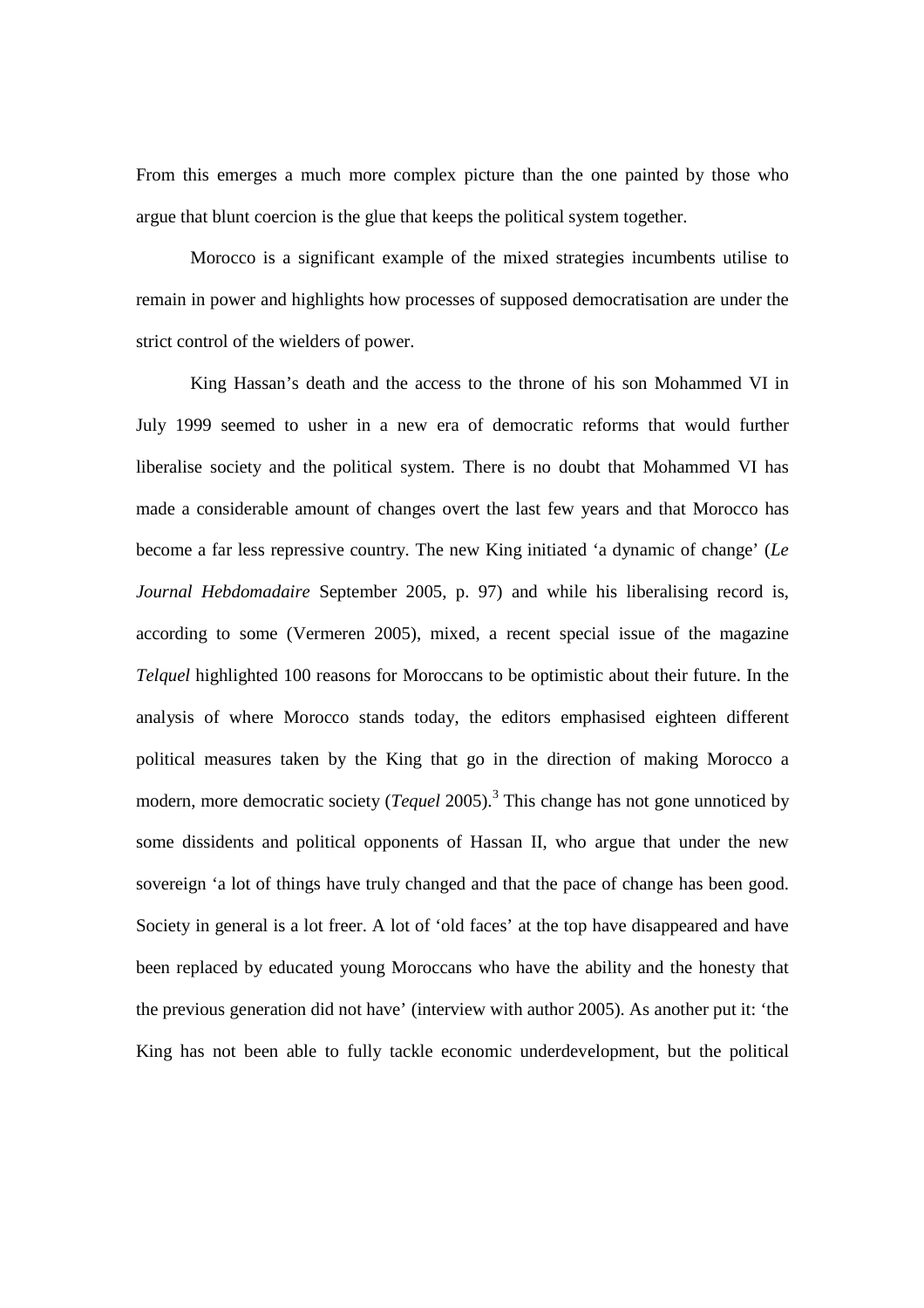atmosphere is certainly very different from the times of Hassan II. There is a sense of "liberalism" that has invested society' (interview with author 2005).

 Despite the introduction of some important progressive reforms such as the new family code and the symbolism that the dismissal of figures associated with the previous era of repression represents, the new King has certainly maintained full control over the political system and policy-making. In fact, it can be argued that Morocco's democratization has stalled since the late 1990s (Cavatorta 2005). During this time, coercion and brutal repression have however not been the primary reason for the endurance of the incumbent and the new King seems to have mastered the art of cooptation and 'divide and rule.' The strong reliance on *divide et impera* measures is due, mainly, to two factors. On the one hand, Moroccan society needed to breathe some fresh air, as it was becoming increasingly difficult to maintain such strict control over it. Hassan II understood this and he introduced liberalising reforms that have picked up pace under Mohammed VI. On the other hand, the international community has become much more reluctant to turn a blind eye on widespread repression and human rights abuses in countries that are privileged partners on the international scene. All this has therefore led the sovereign and his advisers to rely almost completely on a strategy of survival based on the perception of the King's indispensability through careful manipulation and management of the country's political and social actors. As mentioned above, political parties have been co-opted for some time and emptied of their significance because they do not play at all the same role that they perform in established democracies; quite the contrary. Most ordinary citizens believe that political parties are discredited and cannot be agents for change. According to leading activists in the civil society movement: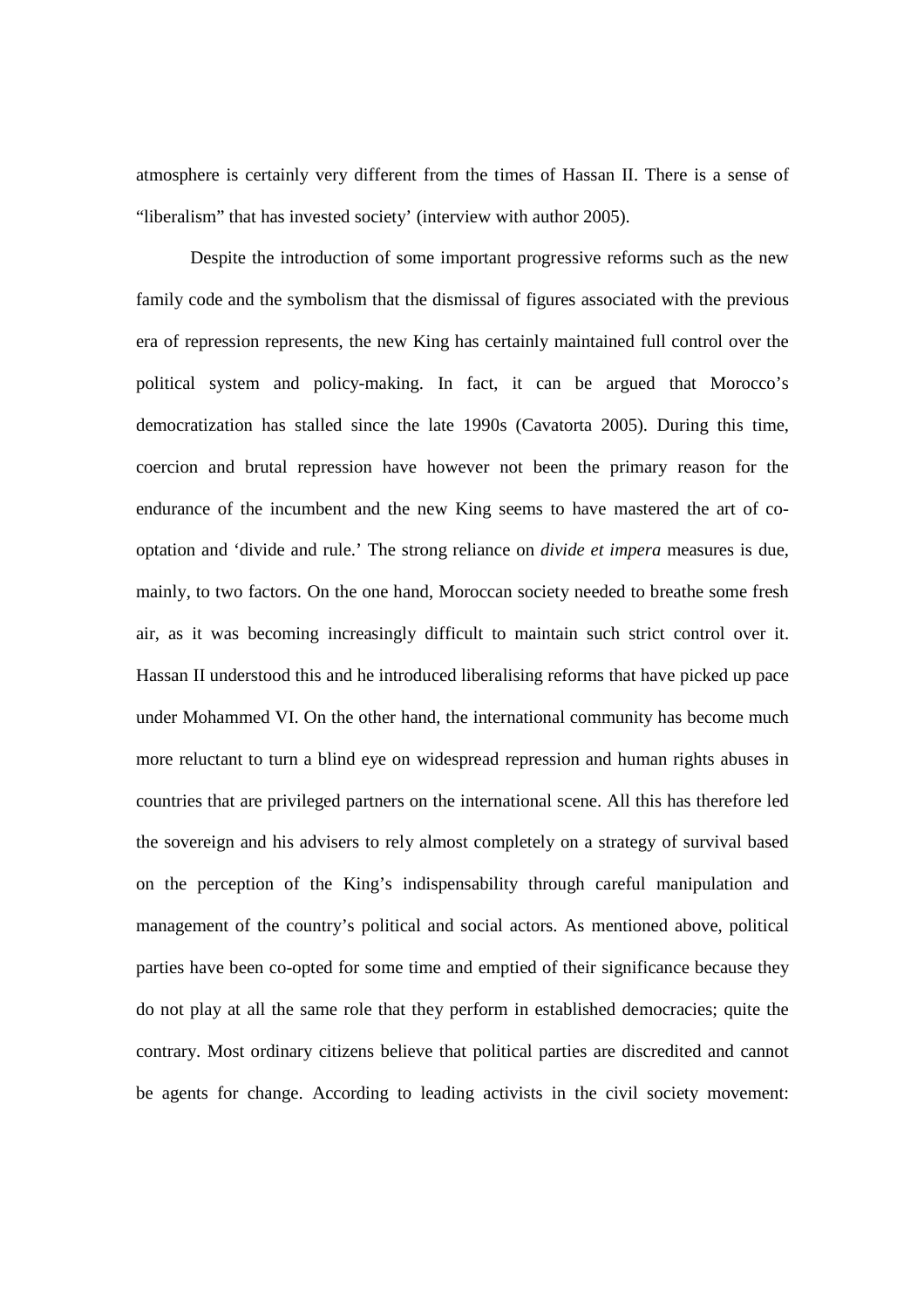'parties are completely discredited, they suffer from both an internal democratic deficit and excessive personalism' (interview with author 2005). In this context, the King appears to be the only political actor who can rise above the petty infighting and squabbles that characterise the Moroccan party system. The only political party that might challenge the King, the Islamist PJD, exercises a form of self-censorship and deliberately chose not to do well at the 2002 elections for fear of regime reprisals (Willis 2004). The state of the party system has led to the depoliticisation of the Moroccan citizenry, allowing the King to appear as the only dynamic and active actor, who needs to be 'left alone' to work for the improvement of the country (Maghraoui 2002).

Mohammed VI's success in remaining in power and continuing to be perceived as indispensable for a democratization that never seems to lead to the establishment of a system truly based on popular mandate is also due to his ability to play on the divisions that characterise the burgeoning civil society sector.

 Some of the literature on democratisation contends that civil society activism is of fundamental importance for any process of democratisation and that in the absence of a formal political opposition organised around political parties (as was the case for instance in Eastern Europe in the late 1980s and early 1990s) civil society organisations can take on the role of effective opposition and enter into a bargaining game with the incumbent authoritarian ruler and force them to democratise the system. As Entelis (1996, p. 46) put it: 'without a well developed civil society, it is difficult, if not impossible, to have an atmosphere supportive of democracy.' Accordingly, there has been much enthusiasm focusing on the surge of civil society activism following the ending of restrictions in the late 1990s. Indeed, Morocco has witnessed the arrival on the scene of numerous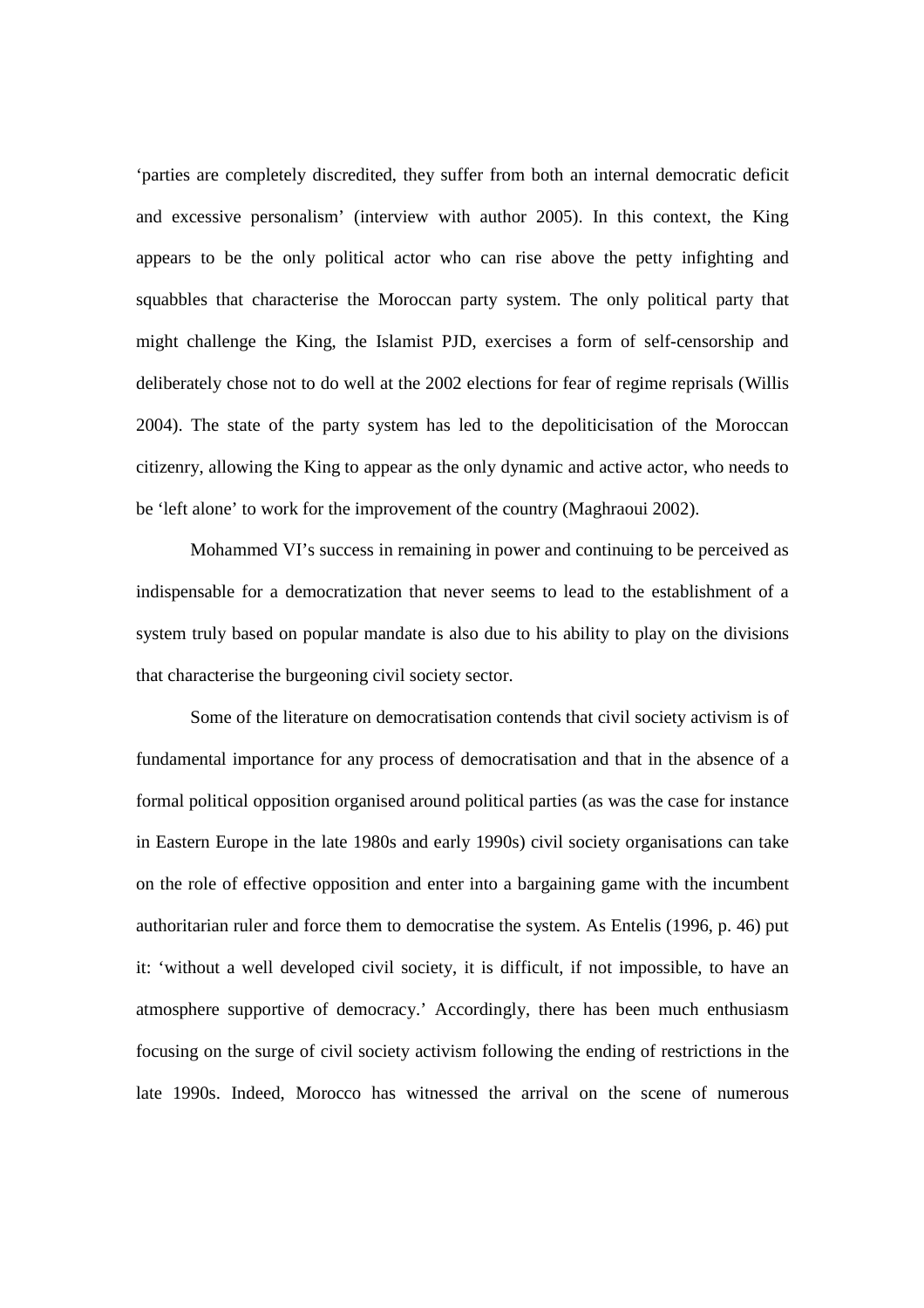organisations concerned with issues ranging from rural development to human rights to more specific women's rights to social exclusion. The vast majority of these organisations do not have explicit political objectives, but the issues they care about have an indirect influence on how policy-making is structured and therefore their work has profound consequences on how the royal palace deals with them. Such activism has not however led to an acceleration of the process of democratisation nor to a weakening of the authoritarian set-up. Given the multitude of social, political and economic problems, some predicted that the King was 'rendering his throne fragile to such an extent that he risks losing it' (Tuquoi 2001, p. 316) but the evidence does not seem to support this analysis. The activism of civil society on a number of fronts and the pressure of their demands has, paradoxically, strengthened the King's grip on power. After having continued in the manipulation of the party system to serve the interests of the Crown in the tradition of his father, the King has been able to do the same with civil society for a number of reasons.

 First of all, the King has played on the profound differences that exist between the secular and the Islamist sectors of civil society activism. Far from being the civil society that many secular liberals in Europe and in the United States would want it to be, civil society in the Middle East and North Africa is largely Islamist. This is not only a problem for the regime, but an opportunity as well because it allows the incumbent to replicate the strategy adopted in the formal political arena. Thus, the King has been very active in promoting reforms that are very dear to Moroccan liberal elites such as the reform of the family code aimed at granting legal equality to women in order to provoke a negative reaction from some conservative Islamist associations. By pushing this agenda, he has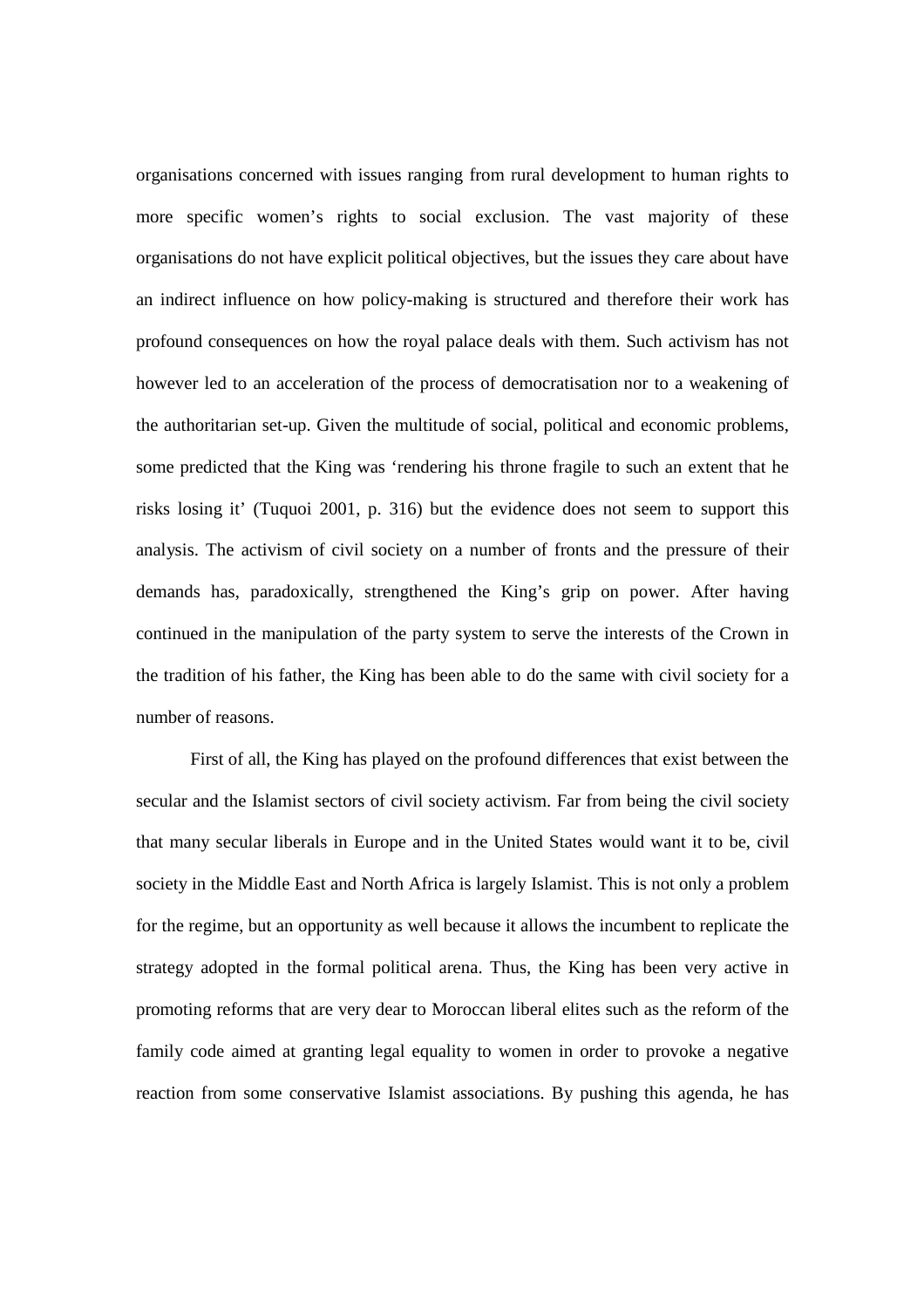secured a high degree of legitimacy with NGOs involved in making these demands such as 'Springtime for Equality' (a feminist association) or the CIOFEM while exposing vast sectors of Islamism as regressive for opposing the reform. This type of strategy is destined to separate the opposition and has so far worked quite well. In an interview a high-ranking member of a leading human rights group, this point emerged quite strongly. He affirmed that: 'the rise of Islamsim represents a danger for democracy in Morocco because the vast majority of them does not believe [sic] in the universal values of representative democracy' (interview with author 2005). The outcome of this strategy is that the King comes to represent the indispensable figure through which the objectives that some secular liberal NGO's have can be achieved and while this may represent a victory in the short-term, it also solidifies unequal power relations.

 Secondly, the King has not only succeeded in dividing the Islamist and liberalsecular camps, but he has also managed to divide each camp to control it better. The clearest example of this is the strategy employed to exploit the differences that exist among Islamist associations. Not only has Mohammed VI been able to lure into the political system a moderate Islamist party, but he also plays on the theological differences and personal rivalries that characterise two of the largest Islamist associations: the *Jamiat al-adl* led by Sheikh Yassine and the *Tariqa Boutchichiya* led by Sheikh Hamza. There is very little doubt that the 'attitude towards Moroccan Islamism will condition the democratic future of the country' (Jamai 2005, p. 3) and dealing with the phenomenon is of particular importance. In order to marginalise what most analysts consider the most popular, uncompromising, best organised and most vocal opponent of the monarchy (the *Jamiat al-Adl*), it is not only necessary to permit the existence in parliament of an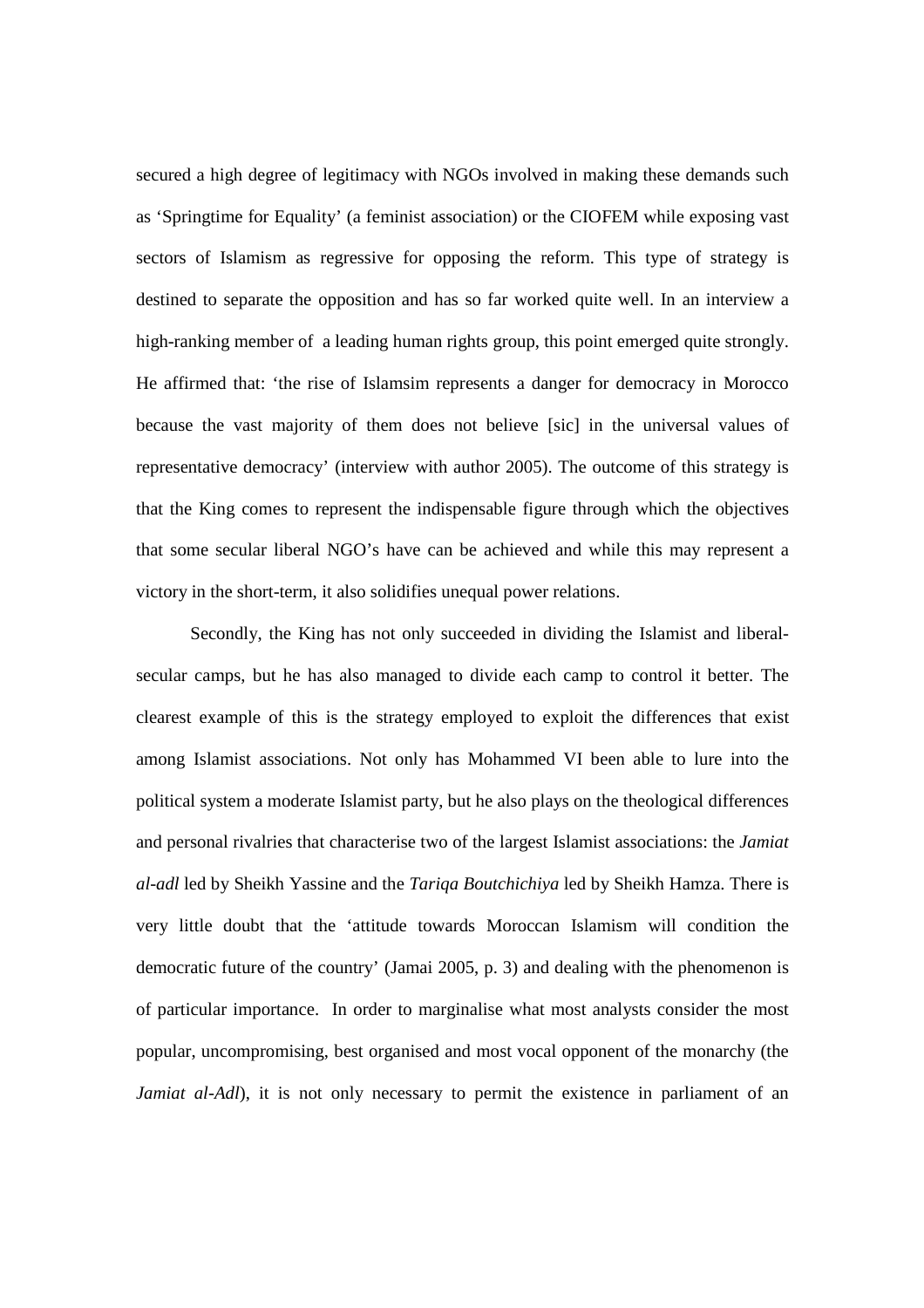Islamist party that would sap support for Sheikh Yassine by integrating the system, but it is imperative to also compete at the societal level to weaken its appeal to the religious setcors of society.. Thus, the monarchy entertains privileged relations with the *Tariqa* and its leaders. This alliance is possible because the *Tariqa* does not challenge the *imarat al mouminine* and does not believe that the association should be directly engaged in politics, but should instead only be concerned with the betterment of the individual members. The King therefore supports the *Tariqa* in order to strengthen his religious legitimacy and to have privileged access to the religious bourgeoisie that the association represents. In exchange, the *Tariqa* enjoys freedom from scrutiny and, occasionally, obtains political favours like the royal appointment of the leader's son to the post of governor of the Berkane province (*Le Journal Hebdomadaire* February 2005). The *Jamia al-Adl* is much more radical in that it refuses to be co-opted into the system and believes that the monarchy should at least retreat from active politics if not disappear completely in order for Morocco to become a republic. With respect to the PJD, the spokesperson of the *Jamiat* had this to say: 'theirs is a hypocritical stance because they participate in government. They are just pretending to be in opposition to the ruler; in reality they are fully part of the *Makhzen*' (interview with author 2005).

 Thirdly, the King has decided to enter civil society through the creation of organisations and foundations that are formally independent, but are in actuality connected to the royal palace and dependent on it for funding. Given that raising funds is 'probably the most significant difficulty that the sector encounters' (interview with author 2005), the cash rich foundations that the King sponsors have the ability to penetrate civil society and show the general population that the King cares about their wellbeing. In fact,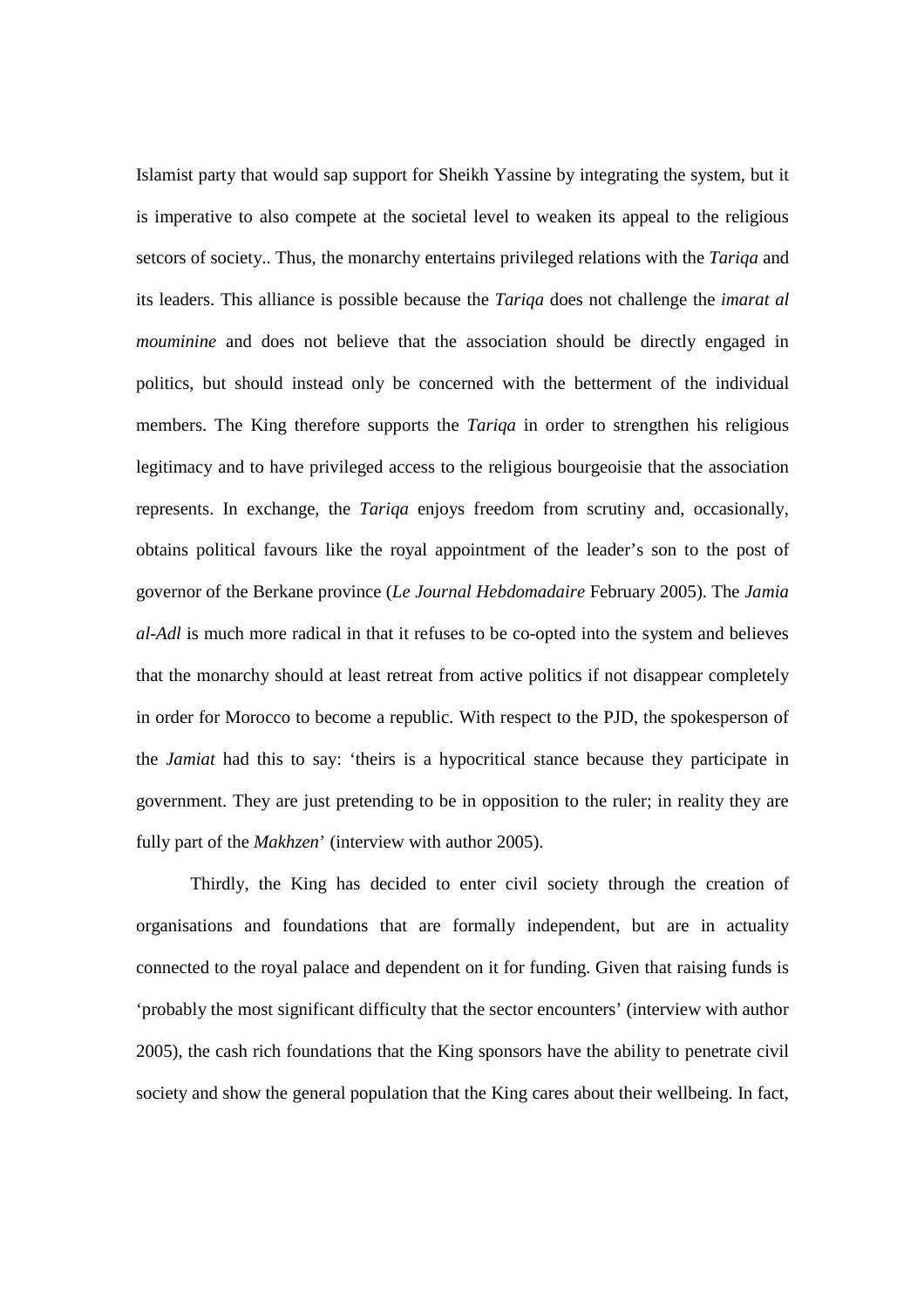most of the charities established by the palace deal with issues such as rural poverty, urban regeneration and human development initiatives. This strategy again is aimed, on the one hand, at containing the Islamists on the terrain they privilege (social services) and, on the other, at providing funds for organisations that will inevitably gravitate politically around the palace.

 In recent times, it was hoped and argued that Islamists and 'true democrats' of secular, liberal leanings would be able to finally strike up some sort of alliance to make democratic demands on the incumbents. Their alliance would fulfil the conditions that O'Donnell and Schmitter (1987) talked about in their seminal work on transition to democracy and some researchers have indeed begun to analyse the changes taking place within Islamism in order to make it more conducive to undertake political actions within a pluralist context, while others have concentrated their attention on secular groups and their attitudinal changes towards Islamism. The logic of this is that, given the constraints they face in operating in authoritarian environments, they suffer from the same difficulties (Cavatorta 2006). Also, they both reject the way power is exercised by unelected authoritarian elites. There should therefore be room for a tactical alliance. This is possibly taking place in some countries, as the case of Egypt seems to indicate (Abdel Latif 2005). In the case of Morocco however the evidence seems to suggest that the country is quite a long way from witnessing the same process of rapprochement that Egypt is apparently experiencing between the different sectors of the opposition.

 There is a degree of co-operation between Islamist associations and secular ones on certain matters such as campaigns for the better treatment of prisoners, for an end to torture or for more press freedom, but these are very selective issues. Both sets of actors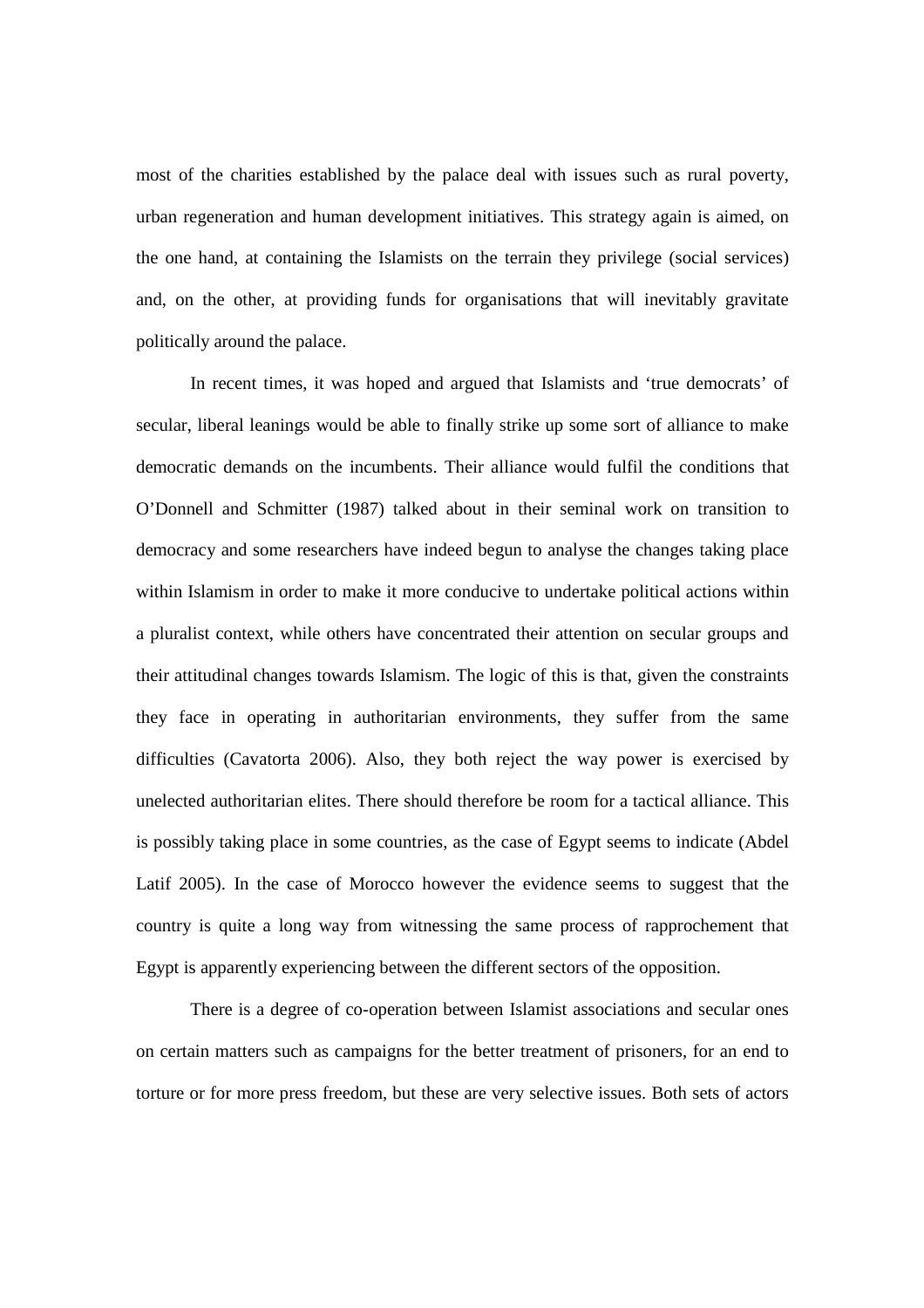recognise this as an important step, but it is not envisaged for the moment to take these initiatives to a different level, where the demands for change would be more systematic. In fact, when asked about the possibility of the occurrence of an Egyptian scenario on the alliance between secular and Islamist associations, the *Jamiat* coolly answered: 'at this moment in time no' (interview with author). Key figures in the associational movement in Casablanca gave the same type of answer.

 Far from weakening the monarchy, the activism of civil society constitutes an asset for the King because the ideological differences that exist within the NGO sector and the diversity of issues they represent can be utilised to pick partners and rivals according to the changing situation. Thus, the promotion of the family code reform has guaranteed the King the support of large sectors of the urban secular elites, who have become even more afraid of Islamism because the *Jamiat* for instance opposed such reform. In addition, the lack of a truly responsive and functioning party system means that lobbying from civil society has to target the monarch rendering him indispensable if change is to be made on the issue that a given NGO is interested in promoting. This indispensable role, 'sacralised' in certain cases by the religious legitimacy the monarch enjoys, further strengthens his grip on the executive.

## **Conclusion**

 The findings from the examination of Morocco in the context of the persistence of authoritarianism contribute to a better understanding of the endurance of such phenomena and, while generalisations from one case study should not be made, it indicates trends that might be applicable to other countries in the region and authoritarian regimes across the globe.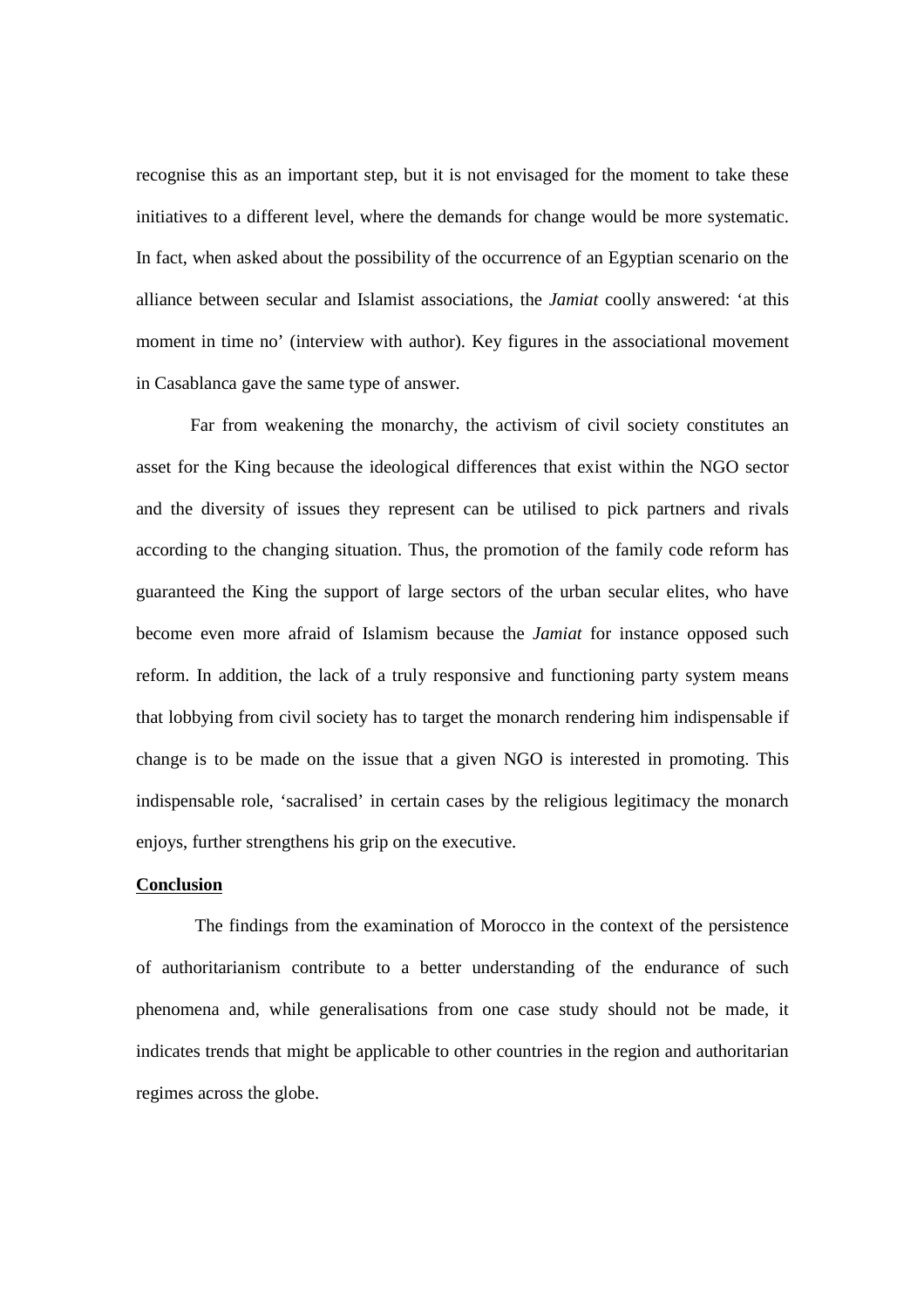First of all, Morocco shows quite clearly that blunt repression is by no means the sole strategy that incumbents employ to remain in power. The hypothesis that co-optation and 'divide and rule' play a significant if not decisive role is borne out, particularly over the last decade when the costs of repression for authoritarian leaders have increased substantially due in particular to external constraints. The ability of the Moroccan monarchy to play on the differences that characterise the political opposition is beyond doubt and is due mainly to the presence of political Islamism, which has a contentious and divisive nature. While it is true that strategies of divide and rule have always been central to all political systems in the Middle East and North Africa, the case of Morocco demonstrates clearly how the strategy has been refined over the course of the last few years when, supposedly, a certain degree of liberalisation has occurred.

 Secondly, Morocco shows that a new ruler is not necessarily going to employ tactics that will undermine his own power. Mohammed VI was hailed as a potential liberator, a democratiser and as the King of the Poor, but he has instead shown quite considerable skill in manipulating the opposition and in strengthening his own rule. His success resides on having increased the degree of pluralism in the country while at the same time retaining this position as the ultimate decision-maker. The regime may have changed to some extent, but it remains authoritarian in nature.

 Thirdly, the case of Morocco confirms what Vickie Langohr (2004) and Wictorowicz (2000) hypothesised when analysing the role of civil society in the region. Far from being a factor of democratisation, civil society activism seems to represent a golden opportunity for the incumbent to strengthen his position by further weakening political parties and by making social change dependent on access to him. Some civil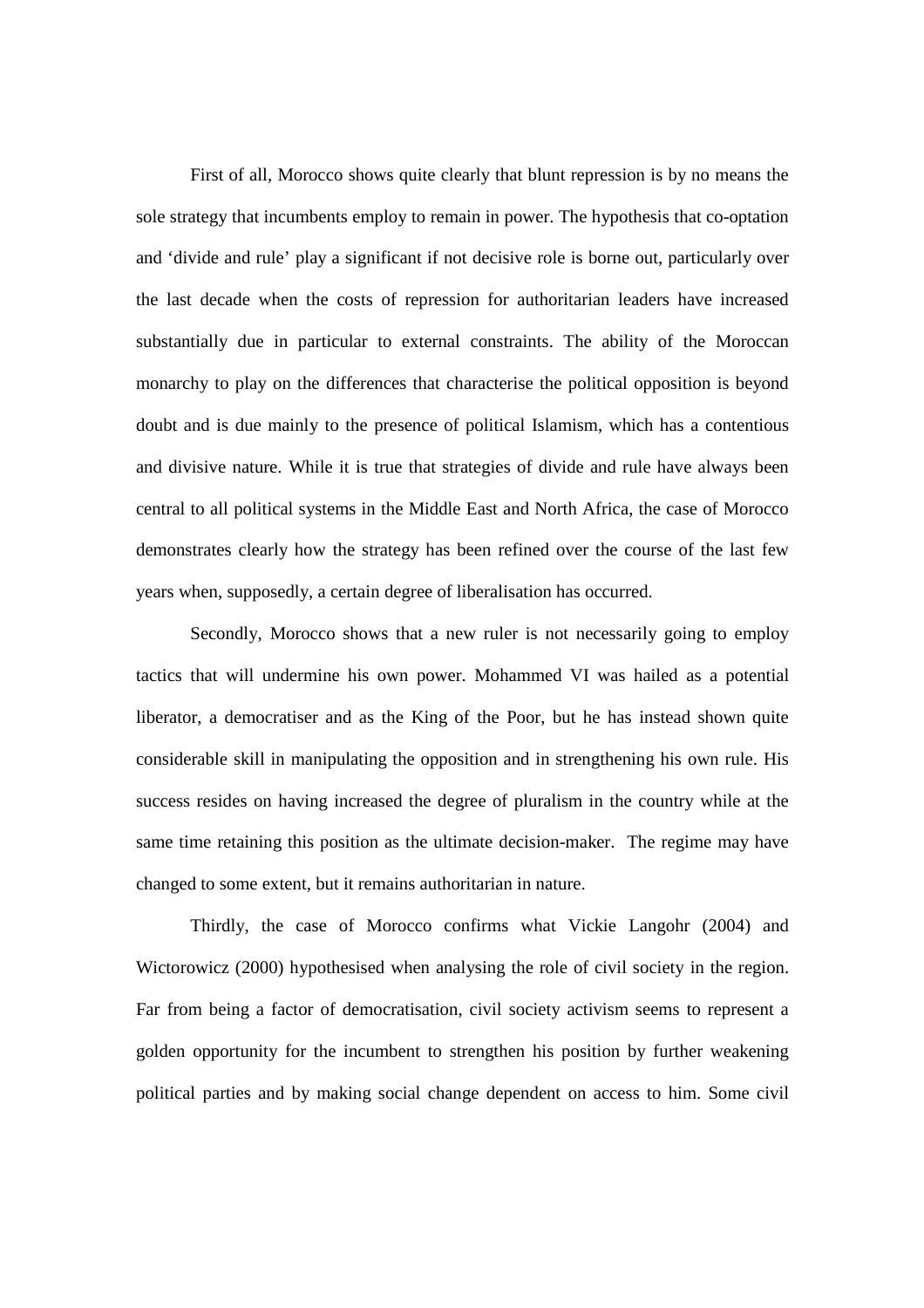society actors recognise this. One representative of a leading NGO openly admitted that this type of institutional arrangement with the King at head of a liberalised autocracy is likely to continue for a long time, while another stated that: 'the problem is that we need political parties and their voice, but not these parties' (interview with author 2005) if democratic reforms are to be introduced seriously and systematically.

 However, the outlook may not be as bleak as it might appear from this analysis precisely because the reforms Mohammed VI introduced may have unforeseen consequences, particularly at civil society level. There is for instance the realisation that the success of civic activism is very much King-dependent and that this has in turn rather negative consequences for radical change at systemic institutional level. The very realisation of this on the part of activists might actually be the first step towards a change in behaviour *vis à vis* the royal power. Given that the repressive option is increasingly difficult to use, this has important consequences. There are indications that co-operation between very different groups is taking place and, while this has yet to lead to formal shared demands on the regime, this option is not as remote as it was a decade ago. *Divide et impera* is still very effective, but for how long?

## **References**

Abdel-Latif, O. 2005. "Tactical considerations", **Al Ahram Weekly**, on line edition, accessed on July 27, 2005. Available at http://weekly.ahram.org.eg

Al Zayyat, M. 2004. **The Road to Al Qaeda**. London: Pluto Press.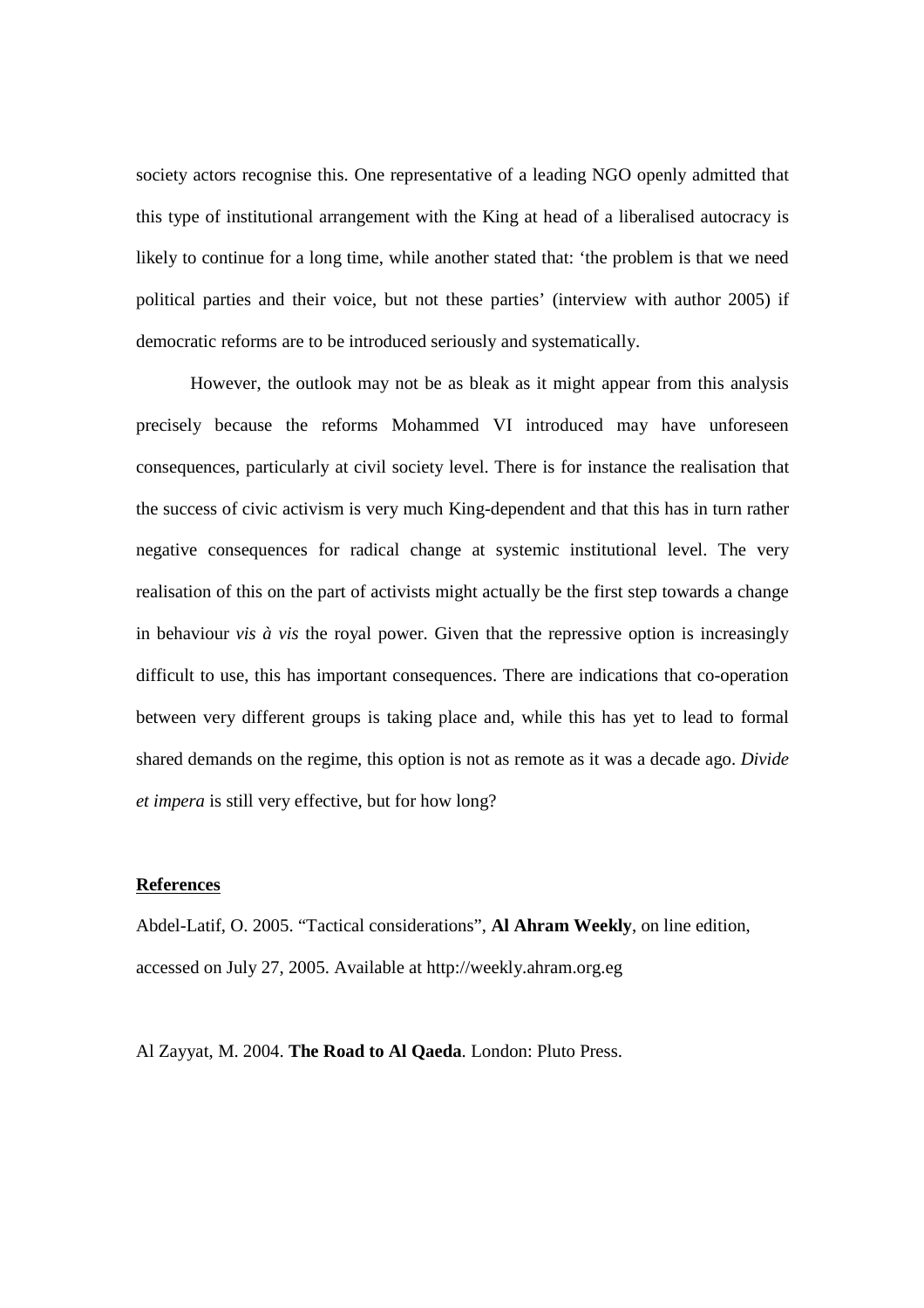Albrecht, H. and Schlumberger, O. 2004. "Waiting for Godot: regime change without democratization in the Middle East", **International Political Science Review**, 25,4: 371- 392.

Albrecht, H. 2005. "How can opposition support authoritarianism? Lessons from Egypt", **Democratization**, 12, 3: 378-397.

Beblawi, H and Luciani, G. 1987. **The Rentier State.** London: Croom Helm.

Bellin, E. 2002. **Stalled Democracy: Capital, labour and the paradox of statesponsored development**. Ithaca: Cornell University Press.

Bellin, E. 2004 "The robustness of authoritarianism in the Middle East", **Comparative Politics**, 36, 2: 139-158.

Berman, S. 2003. "Islamism, Revolution and Civil Society", **Perspectives on Politics**, 1 2: 257-272.

Brownlee, J. 2002 "…And yet they persist: explaining survival and transition in neopatrimonial regimes", **Studies in Comparative Development**, 37, 2: 35-63.

Brownlee, J. 2002. "Low tide after the third wave. Exploring politics under authoritarianism", **Comparative Politics**, 34 , 4: 477-498.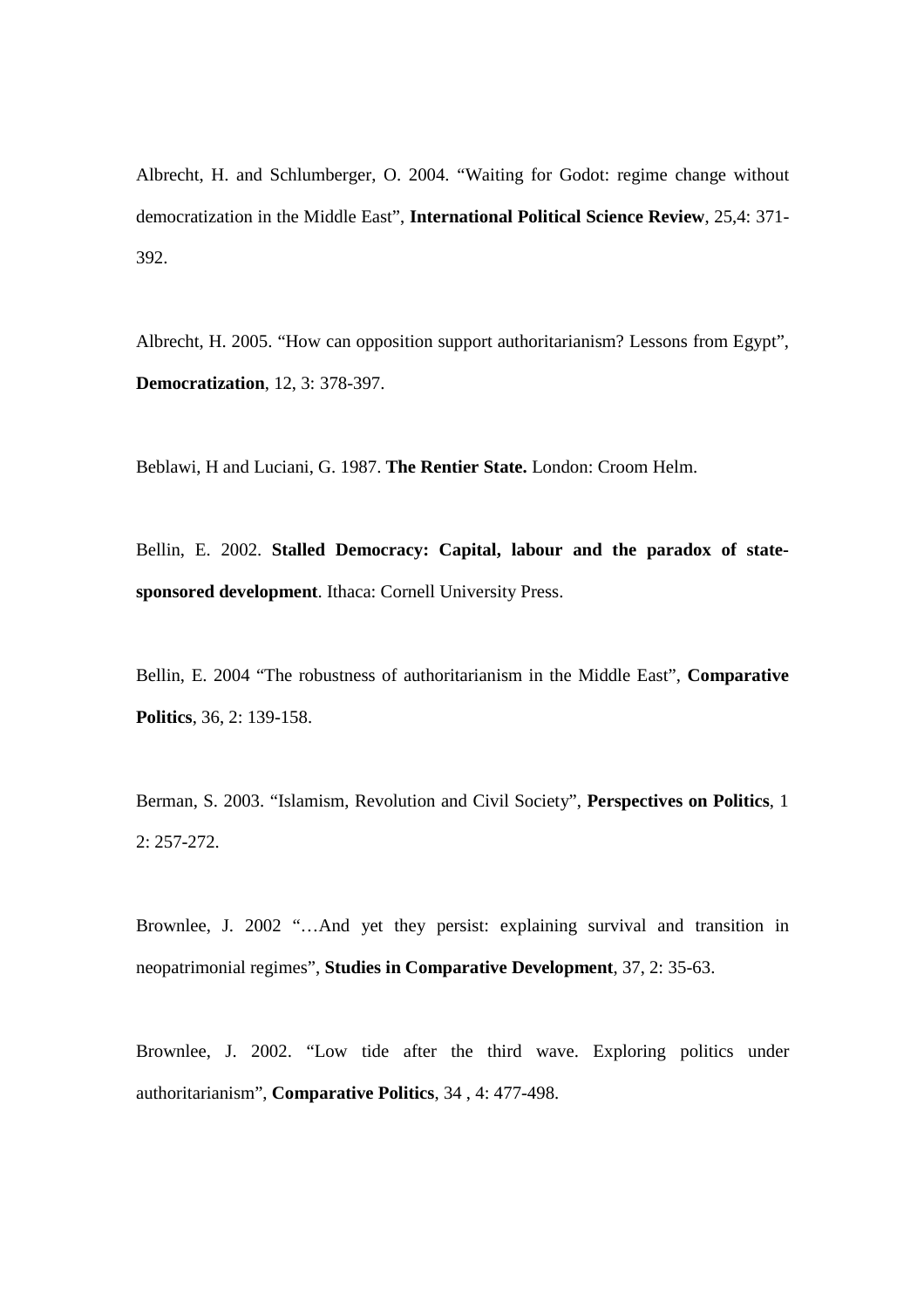Brumberg, D. 2002. "Islamists and the politics of consensus", **Journal of Democracy**, 13, 3: 109-115.

Brumberg, D. 2003. "Liberalisation versus Democracy: understanding Arab political reform", **Carnegie Papers**, No. 37.

Carapico, S. 2002. "Foreign aid for promoting democracy in the Arab world", **Middle East Journal**, 56, 3: 379-395.

Cavatorta, F. 2005. "The international context of Morocco's stalled democratisation", **Democratizatio***n*, 12, 4: 549-567.

Cavatorta, F. 2006. "Civil society, Islamism and democratisation. The case of Morocco", **Journal of Modern African Studies**, 44, 2: 203-222.

Dawisha, A. and Zartman, W. 1988. **Beyond Coercion. The Durability of the Arab State**. London: Croom Helm.

Entelis, J. 1996. 'Civil Society and the Authoritarian Temptation in Algerian Politics: Islamic Democracy Vs. the Centralized State' in Augustus Richard Norton (ed) **Civil Society in the Middle East Vol. 2**. Leiden: Brill, pp. 45-86.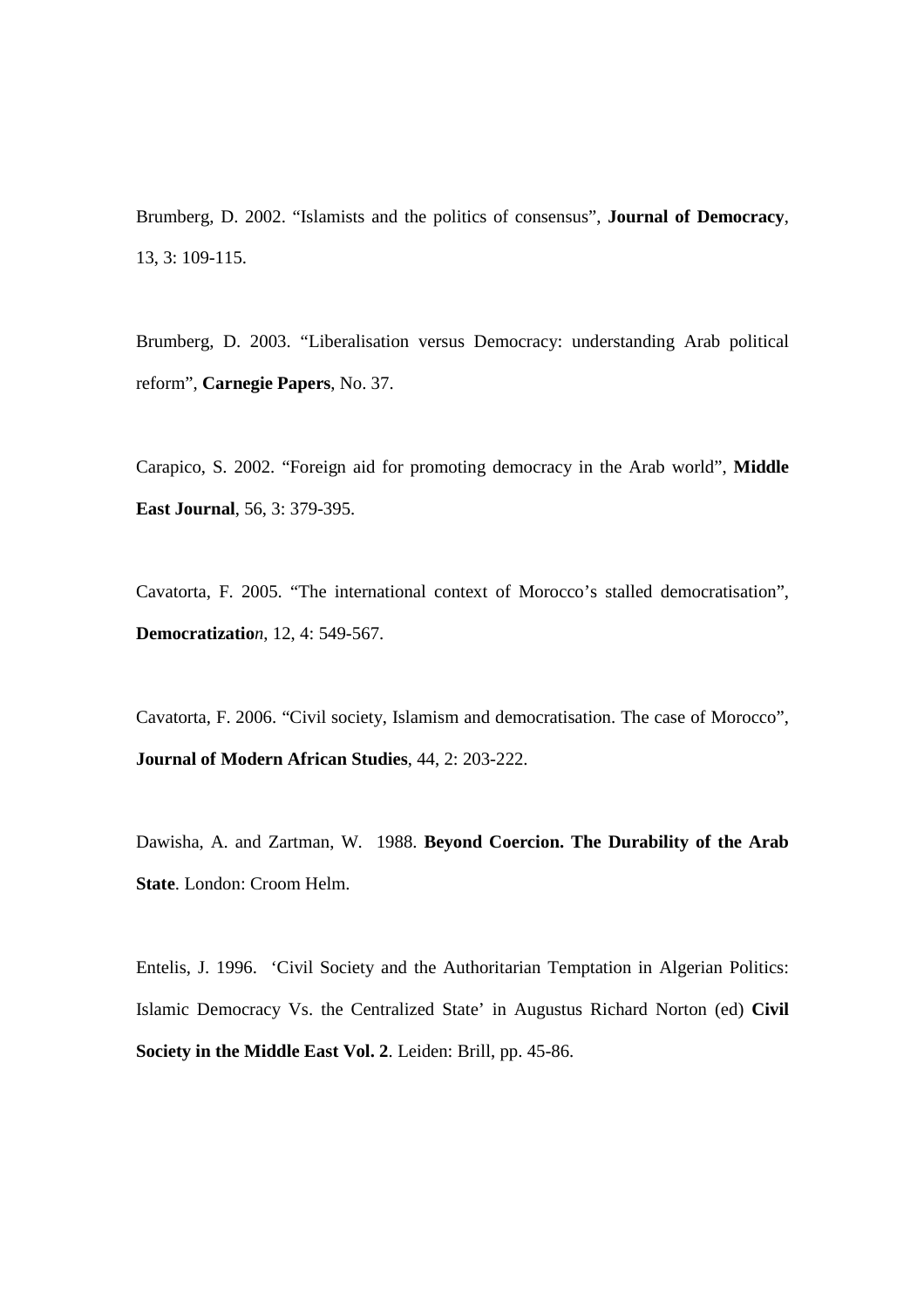Ghalioun, B. 2004. "The persistence of Arab authoritarianism", **Journal of Democracy**, 15, 4: 126-132.

Hawthorne, A. 2004. "Is civil society the answer?", **Carnegie Papers**, no. 44: 1-24.

Holden, P. 2005. "Partnership lost? The EU's Mediterranean aid programmes", **Mediterranean Politics**, 10, 1: 19-37.

Howe, M. 2001. "Fresh start for Morocco", **Middle East Policy**, 8, 2: 59-65

Jamai, A. 2005. "Quand la Boutchichiya fait de la politique" **Le Journal Hebdomadaire**, February, 3.

Karatnycky, A. 2002. "Muslim countries and the democracy gap", **Journal of Democracy**, 13, 1: 99-112.

Langohr, V. 2004. "Too Much Civil Society, Too Little Politics: Egypt and Liberalizing Arab Regime", **Comparative Politics**, 36, 2: 181-203.

Léveau, R. 1997, "Morocco at the Crossroads", **Mediterranean Politics**, 2, 2: 95-113.

Lewis, B. 2002. **What went Wrong***?***.** London: Phoenix Books.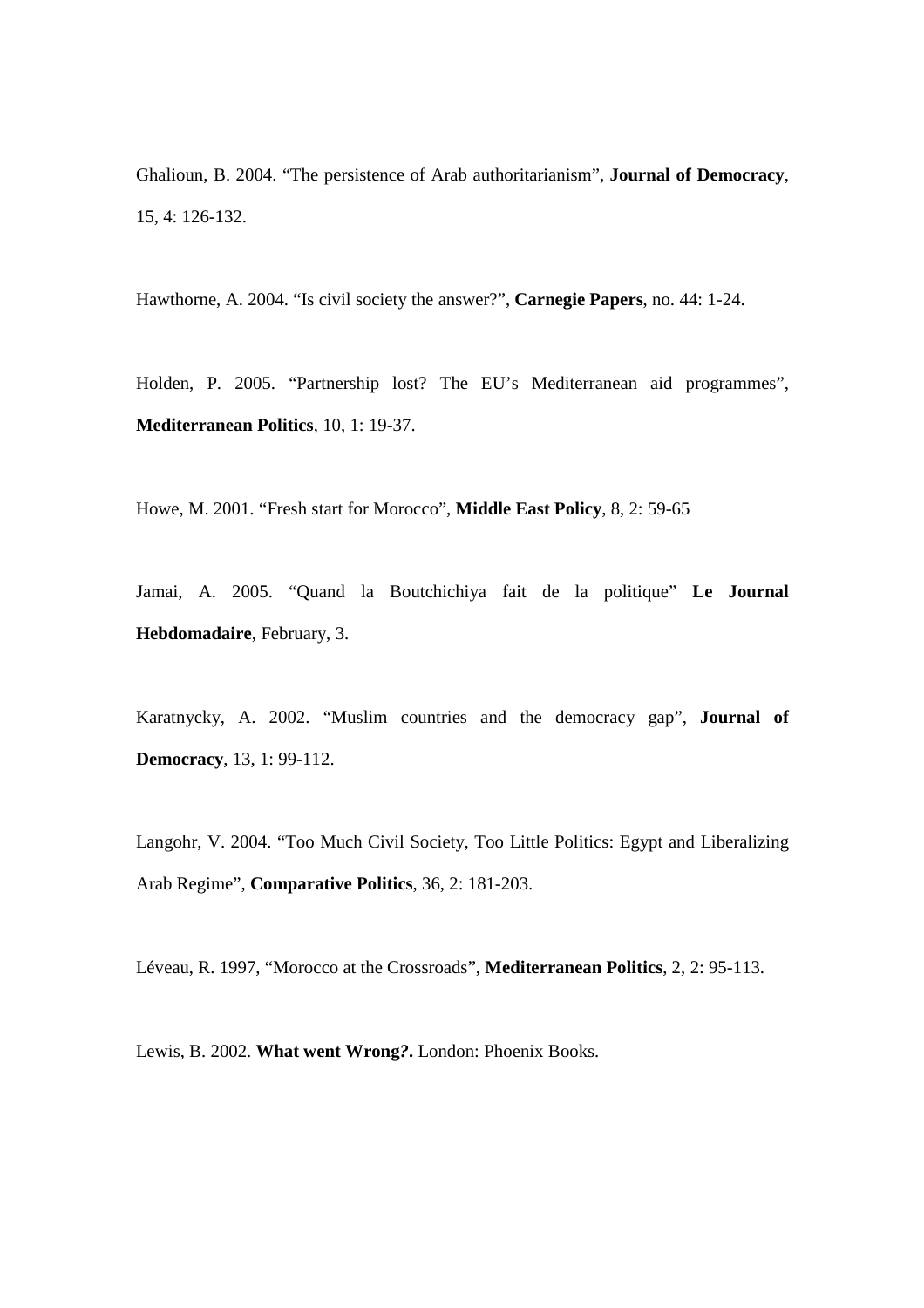Lust-Okar, E. 2004. "Divided They Rule: The Management and Manipulation of Political Opposition", **Comparative Politics**, 36, 2: 159-179

Maghraoui, A. 2002 "Depoliticisation in Morocco", **Journal of Democracy**, 13: 4: 24- 32.

Messaoudi, K. 1995. **Une Algérienne Debut.** Paris: Editions Flammarion.

Munson, H. 1991. "Morocco's Fundamentalists", **Government and Opposition**, 26, 3: 331-344.

Norton, A. 1995/1996. **Civil Society in the Middle East**. Leiden: Brill.

Perrault, G. 1990. **Notre Ami le Roi**. Paris: Editions Gallimard.

Sadiki, L. 2002. "The Search for Citizenship in Bin Ali's Tunisia: Democracy Versus Unity", **Political Studies**, 50, 2: 497-513.

Sardamov, I. 2005. "Civil society and the limits of democratic assistance", **Government and Opposition**, 40, 3: 379-402.

Stepan, A. and Robertson, G. 2003. "An Arab more than a Muslim electoral gap", **Journal of Democracy**, 14, 3: 30-44.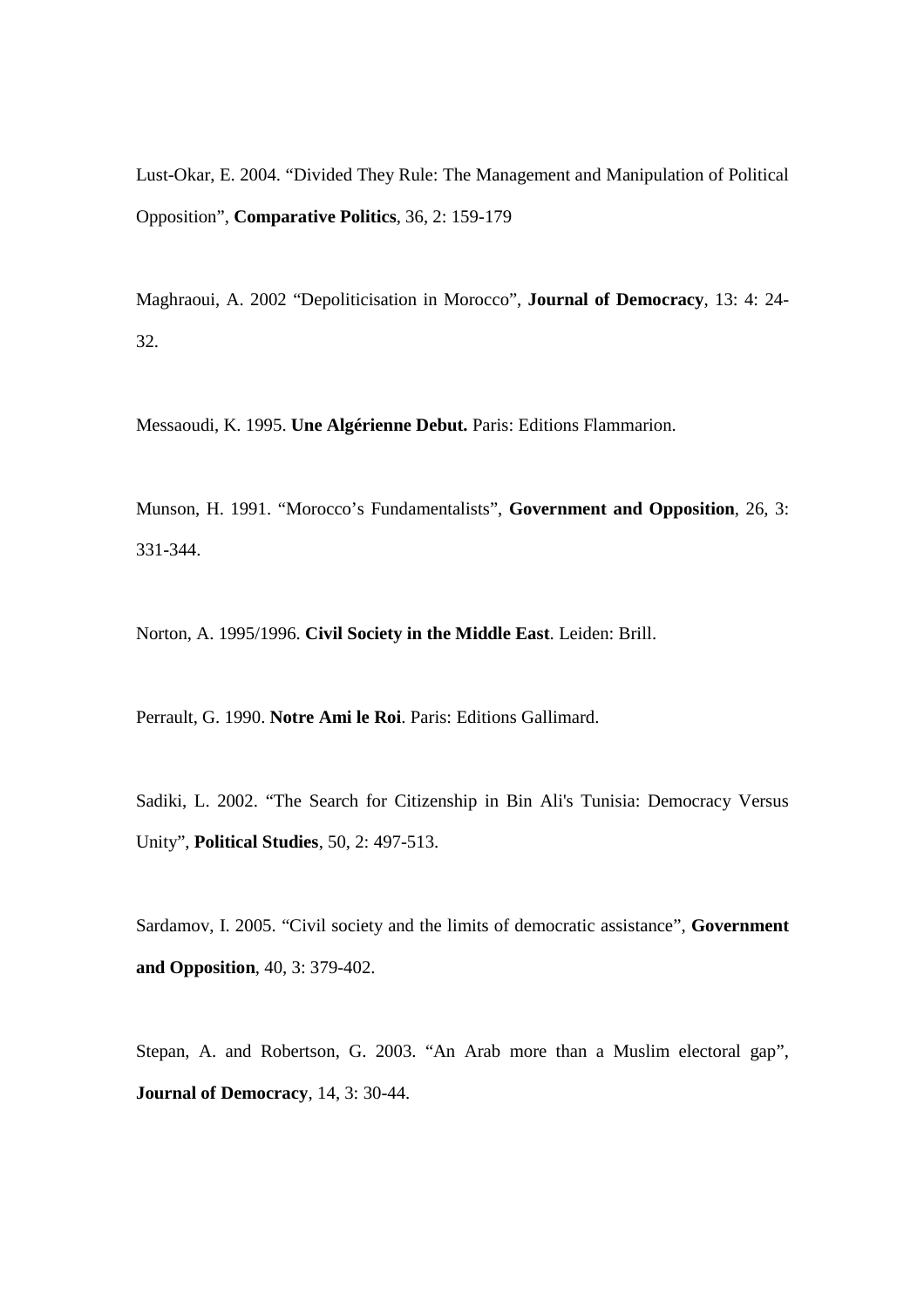Tuquoi, J.P. 2001. **Le Dernier Roi**. Paris: Editions Grasset.

Vermeren, P. 2004. **Le Maroc en Transition**. Paris: Editions La Découverte.

Vermeren, P. 2005. "La transition en panne", **Le Journal Hebdomadaire**, July-September, 90-93.

Wictorowicz, Q. 2000. "Civil society as social control: state power in Jordan", **Comparative Politics**, 33, 1: 43-61.

Willis, M. 1999. "After Hassan: a new monarch in Morocco", **Mediterranean Politics**, 4, 3: 115-128.

Willis, M. 2002. "Political parties in the Maghrib: the illusion of significance", *The*  **Journal of North African Studies**, 7, 2: 1-22.

Willis, M. 2004. "Morocco's Islamists and the Legislative Elections of 2002: The Strange Case of the Party That Did Not want to Win", **Mediterranean Politics**, 9, 1: 53-81.

Zakaria, F. 2004. "Islam, democracy and constitutional liberalism", **Political Science Quarterly**, 119, 1: 1-20.